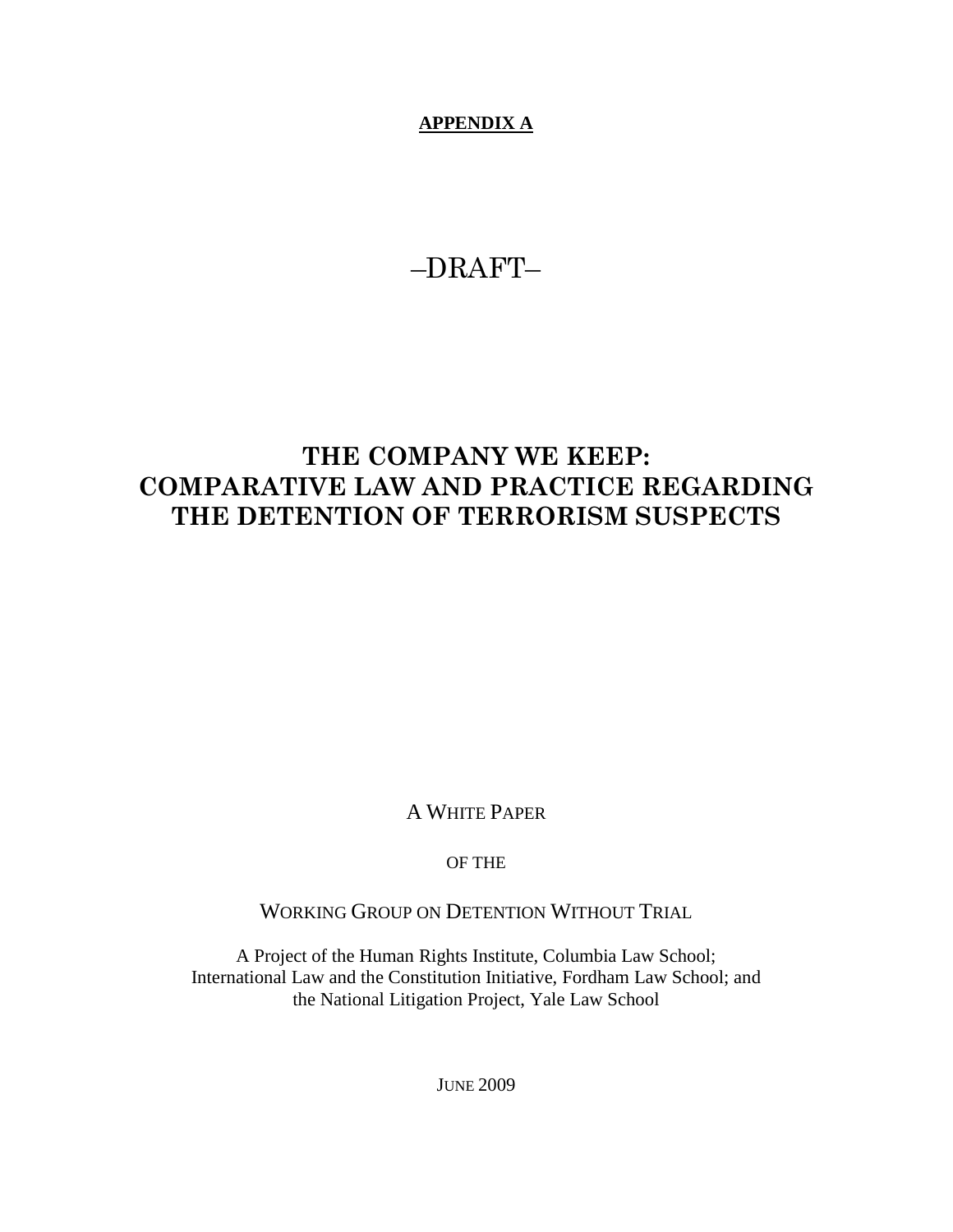## INTRODUCTION

"Indefinite imprisonment without charge or trial is anathema in any country which observes the rule of law."

—Lord Nicholls of Birkenhead, *A v. Home Secretary*, [2004] U.K.H.L. 56.

Proponents of a new U.S. system of "preventive detention"<sup>[1](#page-1-0)</sup> for terrorism suspects often rely upon assertions that other nations employ similar tactics.<sup>[2](#page-1-1)</sup> But a survey of global practices reveals that no advanced democracy other than India and Israel employs a system of indefinite preventive detention without criminal charge.<sup>[3](#page-1-2)</sup> Our closest allies—including the U.K., France, Spain, Germany, Australia, and Canada —do not resort to detention outside of the criminal justice or immigration contexts.<sup>[4](#page-1-3)</sup> Instead, these nations have narrowly adapted existing criminal and immigration regimes to combat terrorism without sacrificing core principles.

In the United Kingdom, detention without charge is limited to 28 days as part of a criminal investigation. France restricts detention without charge of terrorism suspects to 6 days; Spain limits pre-charge detention to 13 days. Germany, Denmark, Italy, and Norway apply ordinary criminal procedures to suspected terrorists. Australia limits detention without charge to 14 days and bars interrogation in that period, while Canada narrowly restricts detention to the immigration deportation context.

<span id="page-1-0"></span> $\frac{1}{1}$ <sup>1</sup> The term "preventive detention" is itself problematic. *See* Catherine Powell, Reporter, *Scholars' Statement of Principles for the New President on U.S. Detention Policy: An Agenda for Change* at 1 (Dec. 1, 2008). With signatories from a number of prominent law professors, the Statement notes, "[t]he current detention policies also point to the inherent fallibility of 'preventive' determinations that are based on assessment of future dangerousness (as opposed to past criminal conduct). Empirical studies demonstrate that "preventive" detention determinations that rely on assessment of future dangerousness generate unacceptably high levels of false positives (i.e., detention of innocent people)."

<span id="page-1-1"></span><sup>2</sup> *See*, *e.g*., Stuart Taylor Jr., *The Case for a National Security Court*, NAT'L J., Mar. 26, 2007; Monica Hakimi, *International Standards for Detaining Terrorism Suspects: Moving Beyond the Armed Conflict-Criminal Divide*, 33 YALE J. INT'L L. 369, 372-73 (2008) ("Thus, although all western democracies continue to rely heavily on the

<span id="page-1-2"></span>criminal process to prosecute and detain non-battlefield suspects, many have also acted outside that process.").<br><sup>3</sup> Stella Burch Elias, *Rethinking 'Preventive Detention' from a Comparative Perspective: Three Frameworks f Detaining Terrorist Suspects* at Appendix (2009), available at http://papers.ssrn.com/sol3/papers.cfm?abstract\_id=1406814.<br><sup>4</sup> "Preventive detention" is a term used in various contexts. The lack of specificity has led to confusion and

<span id="page-1-3"></span>misleading comparisons in the recent debate about U.S. detention policy. For the purpose of this white paper, "preventive detention" shall refer to a regime whereby a terrorism suspect may be imprisoned solely on an assessment that they pose a future risk and not in connection with a criminal prosecution or immigration action. *See* Int'l Comm'n of Jurists, Memorandum on International Legal Framework on Administrative Detention and Counter-<br>Terrorism. at 6 (Dec. 2005) (defining administrative detention), available at Terrorism, at 6 (Dec. 2005) (defining administrative detention), available at http://www.icj.org/IMG/pdf/Administrative\_detent\_78BDB.pdf. This memorandum specifically does not address the application of the laws of war, which apply only in very limited instances. Although beyond the scope of this white paper, the authors note their disagreement with the assertion set forth by some proponents of preventive detention that the laws of war may be extended outside the traditionally recognized contexts of international and non-international armed conflict. *See, e.g.,* Silvia Borelli, *Casting Light on the Legal Black Hole: International Law and Detentions Abroad in the "War on Terror"*, 87 INT'L REV. RED CROSS 39, 53 (2005).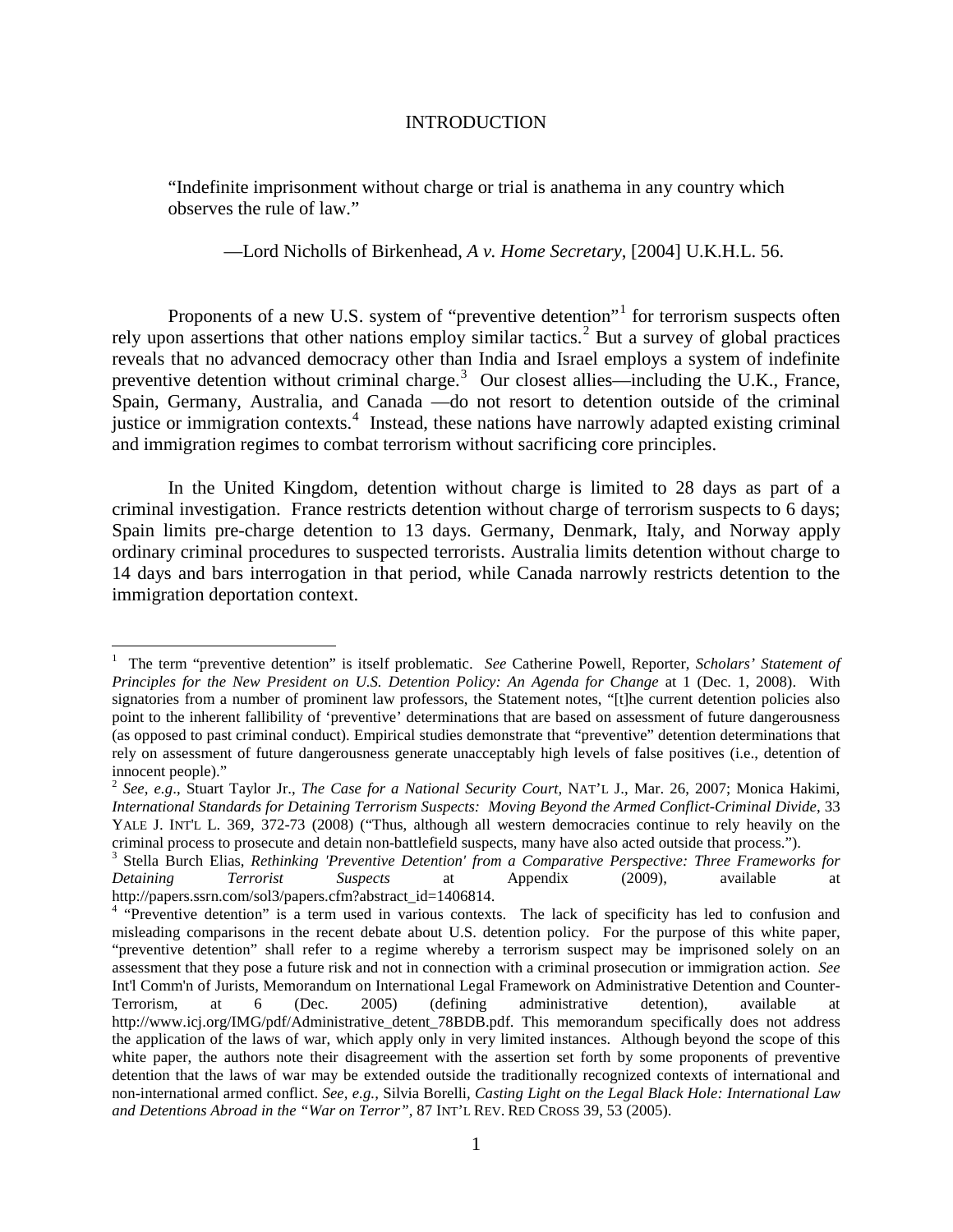International human rights law generally proscribes preventive detention except where absolutely necessary and proportionate. $5$  Administrative detention for security purposes may theoretically be permitted under international law, but only in the presence of a "public emergency that threatens the life of the nation," $\frac{6}{10}$  $\frac{6}{10}$  $\frac{6}{10}$  and where criminal prosecution or less restrictive alternatives are impossible.<sup>[7](#page-2-2)</sup> In all events, indefinite detention without trial<sup>[8](#page-2-3)</sup> and detention for purely intelligence-gathering purposes are highly suspect.<sup>[9](#page-2-4)</sup>

Moreover, the experiences with emergency detention in India and Israel demonstrate the great danger of sidestepping the criminal process: definitions remain impossibly elastic, the pressure for intelligence-gathering yields coercive treatment, and processes are frequently shrouded in secrecy. The use of long-term preventive detention without charge most often corresponds with wide-ranging human rights violations. Most important, there is no evidence that preventive detention works. Comparative studies of terrorism stretching back more than twenty years have concluded that draconian measures—such as prolonged detention without trial—are not proven to reduce violence, and can actually be counterproductive.<sup>[10](#page-2-5)</sup>

<span id="page-2-0"></span> <sup>5</sup> Human Rights Comm., Communication No. 1324/2004: Australia, ¶ 7.2, U.N. Doc. CCPR/C/88/D/1324/2004 (Nov. 13, 2006) (detention could be arbitrary if "not necessary in all the circumstances of the case and proportionate to the ends sought"); Human Rights Comm., Communication No. 560/1993: Australia,  $\P$  7.2, U.N. Doc. CCPR/C/59/D/560/1993 (Apr. 3, 1997) (same if "not necessary in all the circumstances of the case"); Human Rights Comm., Communication No. 305/1988: Netherlands, ¶ 5.8, U.N. Doc. CCPR/C/39/D/305/1988 (Aug. 15, 1990) (same if not "reasonable in all the circumstances"); *see also* Jordan J. Paust, *Judicial Power to Determine the Status and Rights of Persons Detained Without Trial*, 44 HARV. INT'L L.J. 503, 507 (2003). <sup>6</sup> General Comment No. 29, "Derogation during a state of emergency", in "International human rights instruments:

<span id="page-2-1"></span>Compilation of general comments and general recommendations adopted by human rights treaty bodies", UN Doc. HRI/GEN/1/Rev.7 (2004), pp. 184 ff.

<span id="page-2-2"></span><sup>&</sup>lt;sup>7</sup> Article 9(1) of the International Covenant on Civil and Political Rights ("ICCPR") provides that "everyone has the right to liberty and security of person. No one shall be subjected to arbitrary arrest or detention. No one shall be deprived of his liberty except on such grounds and in accordance with such procedure as are established by law." UNTS, Vol. 999, p. 171, 16 December 1966, entered into force 23 March 1976. While Article 4 permits for the derogation of Article 9 in times of public emergency "which threaten[] the life of the nation and the existence of which is officially proclaimed," derogations must still be "strictly required by the exigencies of the situation" and may not involve discrimination "solely on the grounds of race, color, sex, language, religion or sound origin." *Id*. at Art. 4. *See* Alfred de Zayas, *Human Rights and Indefinite Detention,* 87 INT'L REV. RED CROSS 15, (2005); *see also* Human Rights Comm., Communication No. 66/1980: Uruguay, ¶ 18.1, U.N. Doc. CCPR/C/17/D/66/1980 (Oct. 12, 1982) ("[A]dministrative detention may not be objectionable in circumstances where the person concerned constitutes a clear and serious threat to society *which cannot be contained in any other manner* ....") (emphasis added).

<span id="page-2-3"></span><sup>8</sup> *Bolaños v. Ecuador*, No. 238/1987, UN Doc. A/44/40, Annex X, Sec. I, para. 8.3 (finding violation of Article 9, paragraph 3 where criminal defendant was held in pre-trial detention for over five years).<br><sup>9</sup> Jelena Pejic, *Procedural Principles and Safeguards for Internment/Administrative Detention in Armed Conflict* 

<span id="page-2-4"></span>*and Other Situations of Violence*, 87 INT'L REV. RED CROSS 375, 377 (2005) ("[I]nternment or administrative detention for the sole purpose of intelligence gathering, without the person involved otherwise presenting a real threat to State security, cannot be justified."). The Israeli Supreme Court rejected Israel's use of detainees as "bargaining chips" on the ground that detention must be based on an individualized assessment of risk. *A v. Minister of Defence*. CrimFH 7048/97, [2000] IsrSC 44(1) 721. *See also* Human Rights Comm., Second Periodic Report Addendum: Israel, ¶¶ 125-28, U.N. Doc. CCPR/C/ISR/2001/2 (Dec. 4, 2001); Human Rights Comm., Concluding Observations: Israel 1998, *supra*, at 106, ¶ 21; Human Rights Comm., Concluding Observations: Israel, ¶ 13, U.N. Doc. CCPR/CO/78/ISR (Aug. 21, 2003).

<span id="page-2-5"></span><sup>10</sup> *See* Arunabha Bhoumik, *Democratic Responses to Terrorism: A Comparative Study of the United States, Israel and India*, 33 DENV. J. INT'L L. & POL'Y 285, 292-95 (2005) (discussing various comparative empirical studies of counterterrorism); Yonah Alexander, COMBATING TERRORISM: STRATEGIES OF TEN COUNTRIES 7 (2002) (study of the United States, Argentina, Peru, Colombia, Spain, the U.K., Israel, Turkey, India, and Japan); Christopher Hewitt,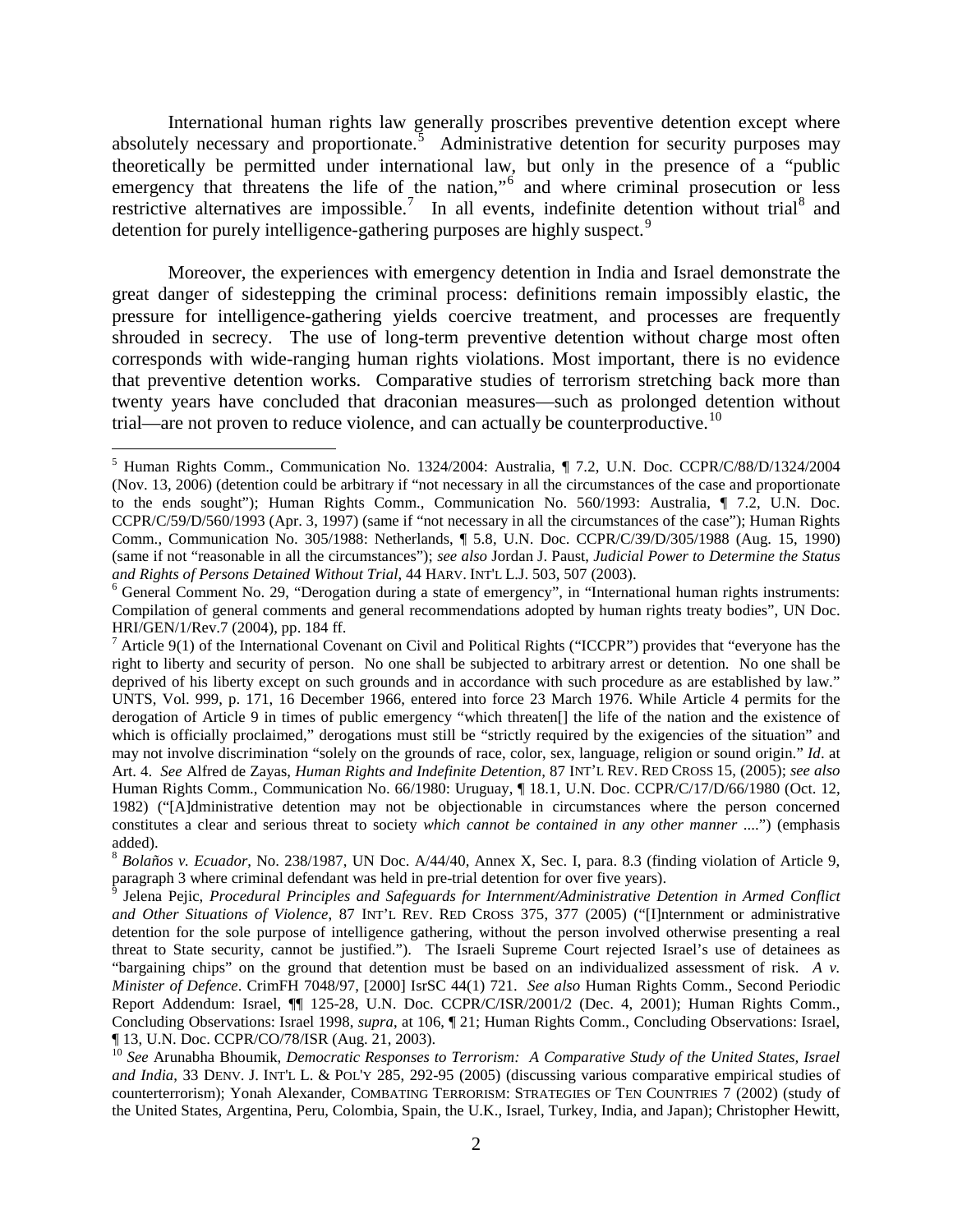Finally, the number of people who have been subjected to detention without charge for more than three years by any democratic state, including India and Israel, is extraordinarily small. Application of such policies abroad thus contrasts sharply with the United States' ongoing detention of over two hundred detainees at Guantanamo and elsewhere.

In sum, long-term preventive detention overwhelmingly has been rejected by democratic states abroad.<sup>[11](#page-3-0)</sup> Our allies in Europe and North America have concluded that such detention is unwarranted, unproven and unwise, in marked contrast with the relative success of the criminal justice system in fighting terrorism. By contrast, indefinite detention without trial is a hallmark of repressive regimes such as Egypt, Libya, Syria, and apartheid-era South Africa, which held tens of thousands of government opponents in preventive detention as security threats during the last decades of white rule.<sup>[12](#page-3-1)</sup>

Should the United States take the unprecedented step of implementing indefinite detention without trial for terrorism suspects, it would have profound consequences for the rule of law globally and for U.S. foreign policy. By acting outside accepted legal standards, we would embolden other nations with far worse human rights records to adopt sweeping regimes for long-term detention in response to internal or external threats, both real and perceived. Further erosion of the rule of law in nations such as Egypt and Pakistan could further destabilize these states, with dire consequences for global security. Moreover, taking an extreme position so far out of step with our European and North American allies would undermine our ability to gain their critical cooperation in international counterterrorism efforts.

#### I. EUROPE: SHORT-TERM DETENTION IN THE CRIMINAL JUSTICE SYSTEM

European nations detain terrorism suspects only in connection with ongoing criminal proceedings.<sup>[13](#page-3-2)</sup> The European Convention on Human Rights flatly forbids security-based detention where it is not connected with criminal or immigration proceedings. ECHR art. 5(1)(c) (permitting detention only "for the purpose of bringing [a person] before the competent legal authority . . . when it is reasonably considered necessary to prevent his committing an offense."). The European Court of Human Rights has held that detention is lawful only if done in

 $\overline{a}$ 

THE EFFECTIVENESS OF ANTI-TERRORIST POLICIES 66-67 (1984) (study of Northern Ireland, Uruguay, Spain, Italy and Cyprus).

<span id="page-3-0"></span><sup>&</sup>lt;sup>11</sup> Stephanie Cooper Blum, *Preventive Detention in the War on Terror: A Comparison of How the United States, Britain, and Israel Detain and Incapacitate Terrorist Suspects*, 4 HOMELAND SEC. AFF. 1, 1 (2008) ("America's policy of preventive detention is not just different as a matter of degree – it is grossly different as a matter of kind.").<br><sup>12</sup> Jeremy Sarkin, *Preventive Detention in South Africa*, in PREVENTIVE DETENTION AND SECURITY

<span id="page-3-1"></span>

<span id="page-3-2"></span><sup>&</sup>lt;sup>13</sup> See generally Elias, *supra*, at Appendix; Mar Jimeno-Bulnes, *After September 11th: The Fight Against Terrorism in National and European Law. Substantive and Procedural Rules: Some Examples*, 10 EUR. L.J. 235 (2004); Sionaidh Douglas-Scott, *The Rule of Law in the European Union—Putting the Security into the "Area of Freedom, Security and Justice*," 29 EUR. L. REV. 219 (2004); Colin Warbrick, *The European Response to Terrorism in an Age of Human Rights*, 15 Eur. J. Int'l L. 989 (2004). Although the United Kingdom has adopted legislation contemplating the detention of terrorism suspects outside the criminal justice system, as addressed below, that legal regime neither has been applied in practice nor has been subjected to judicial scrutiny.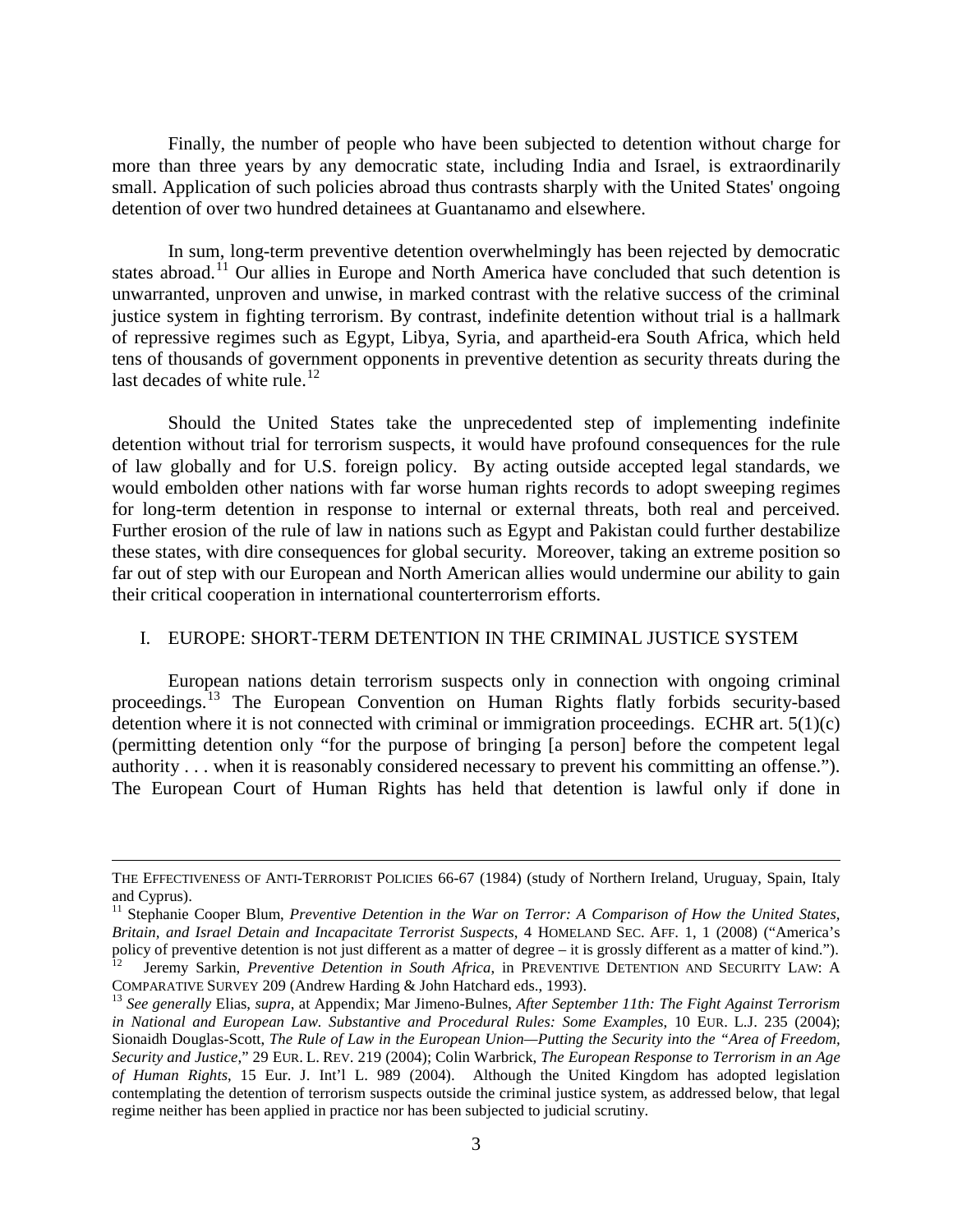conjunction with the criminal or immigration process.<sup>14</sup> As the examples below demonstrate, some nations have brief pre-charge detention periods for terrorism suspects, but even these shortterm detentions must be made in consecutive extensions, pursuant to judicial oversight and with access to counsel.<sup>[15](#page-4-1)</sup>

# **A. United Kingdom**

The United Kingdom is oft-cited as employing "preventive detention."<sup>16</sup> That assertion, however, vastly exaggerates the limited scope of British detention powers. Moreover, it ignores the British experience with the Irish Republican Army that led it expressly to reject military approaches to counterterrorism. As a British government committee noted in April 2002: "Terrorists are criminals, and therefore ordinary criminal justice and security provisions should, so far as possible, continue to be the preferred way of countering terrorism."<sup>[17](#page-4-3)</sup>

# *1. The British Experience in Northern Ireland*

The lessons from its experience in Northern Ireland have caused the United Kingdom to reject long-term preventive detention. Faced with escalating violence in 1971, the United Kingdom invoked emergency powers and British troops began a campaign of raids resulting in the arrest of 342 IRA suspects on the first day and  $2,375$  in the first six months.<sup>18</sup> Ultimately, thousands of people—the vast majority from the Catholic community—would be interned before the abandonment of the internment program in [19](#page-4-5)75.<sup>19</sup>

By any measure, the internments and other heavy-handed tactics of the early 1970s were a terrible failure. Based on poor and outdated intelligence, the raids alienated thousands of people and resulted in relatively few solid arrests.<sup>[20](#page-4-6)</sup> Meanwhile, the government's tactics

<span id="page-4-0"></span> <sup>14</sup> *Lawless v. Ireland* (No. 3), 3 Eur. Ct. H.R. (ser. A), ¶¶ 13-15, 48 (1961); *Ciulla v. Italy*, 148 Eur. Ct. H.R. (ser. A) 1, ¶38 (1989); *Guzzardi v. Italy*, 3 Eur. Ct. H.R. (ser. A) 333, ¶102 (1980). *See generally* Oren Gross, Fionnuala Ní

<span id="page-4-1"></span><sup>&</sup>lt;sup>15</sup> The United Kingdom has by far the lengthiest period of pre-charge detention. Parliament recently expanded the detention period to 42 days, from 28 days enacted in 2005 and 7 days, enacted in 2000. Pre-charge detention for regular suspects is limited to four days. Notably, in *Brogan v. United Kingdom*, the European Court of Human Rights held that a detention of four days and six hours without charge violated the United Kingdom's obligations under the European Convention. *Brogan v. United Kingdom* (1988), 11 EHRR 117, para. 62<br><sup>16</sup> See, e.g., Stuart Taylor Jr., *The Case for a National Security Court*, NAT'L J. (Mar. 26, 2007).<br><sup>17</sup> Privy Counselor Review Com

<span id="page-4-2"></span>

<span id="page-4-3"></span>*in* L.K. Donohue, *Britain's Counterterrorism Policy*, in HOW STATES FIGHT TERRORISM: POLICY DYNAMICS IN THE WEST 39 (Zimmerman & Wenger, eds., 2006).

<span id="page-4-4"></span><sup>&</sup>lt;sup>18</sup> Michael Freeman, FREEDOM OR SECURITY: THE CONSEQUENCES FOR DEMOCRACIES USING EMERGENCY POWERS TO FIGHT TERROR 58 (2003); Daniel Moeckli, *The Selective "War on Terror": Executive Detention of Foreign Nationals and the Principle of Non-Discrimination*, 31 BROOK. J. INT'L L. 495, 503 (2006).

<span id="page-4-5"></span><sup>19</sup> Michael P. O'Connor & Celia M. Rumann, *Into the Fire: How to Avoid Getting Burned by the Same Mistakes Made Fighting Terrorism in Northern Ireland*, 24 CARDOZO L. REV. 1657, 1678 (2003); Laura Donohue, COUNTER-

<span id="page-4-6"></span><sup>&</sup>lt;sup>20</sup> Freeman, *supra*, at 58. Indeed, IRA leadership claimed that only 56 of those been detained were actually IRA members. *Id*. Further, the British Army estimated that up to 70% of the long-term internees became re-involved in terrorist acts after their release. Tom Parker, Testimony before Senate Subcommittee on Homeland Security, available at 2006 WLNR 16329315 (Sept. 20, 2006).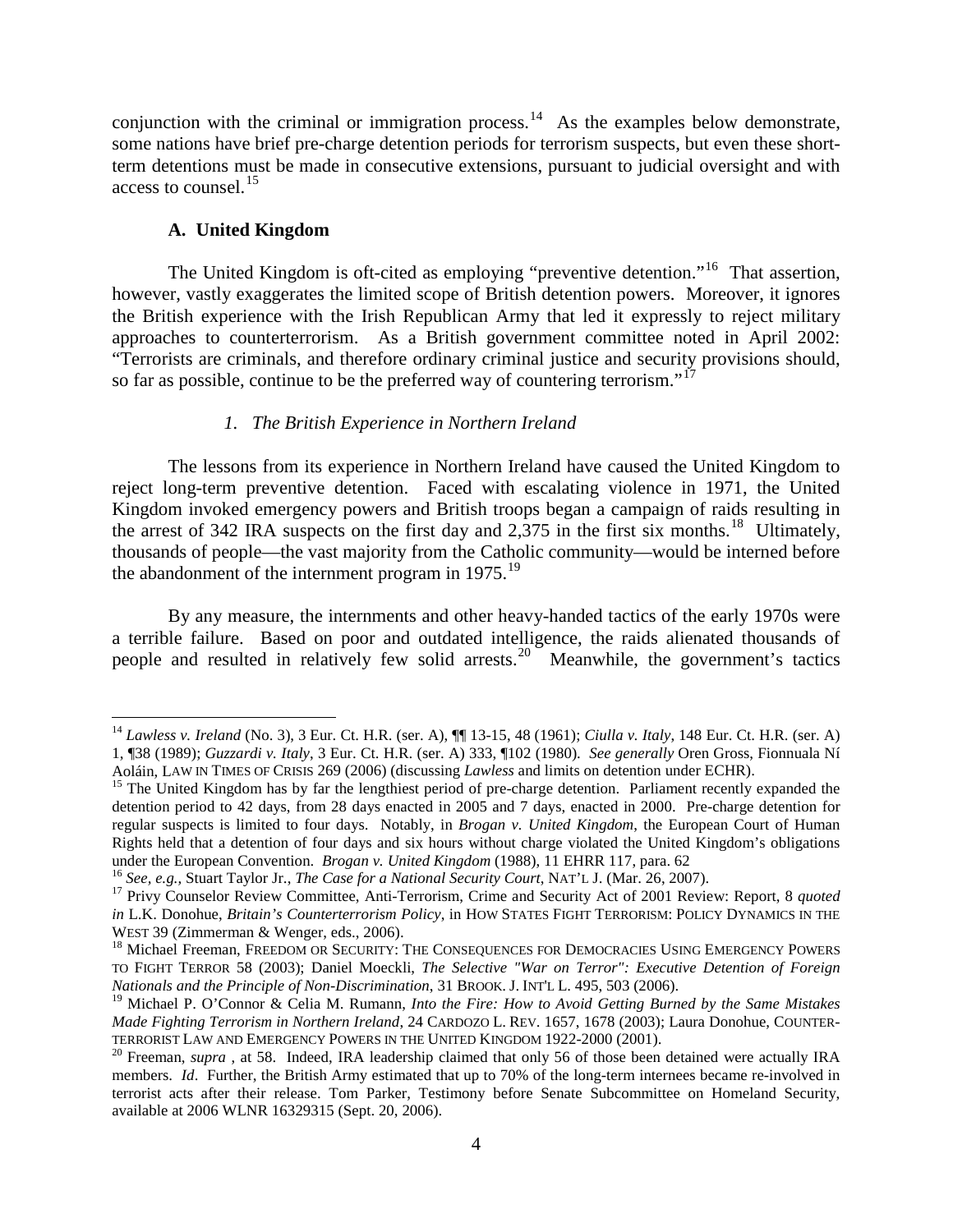alienated large sections of the Catholic community and broadened support for the  $IRA$ <sup>21</sup>. In the words of former British Intelligence officer Frank Steele who served in Northern Ireland during this period: "Internment barely damaged the IRA's command structure and led to a flood of recruits, money and weapons."<sup>[22](#page-5-1)</sup>

Put simply, the strategy was ineffective because security forces were unable to accurately identify and detain terrorists faster than they could be replaced. The British government finally took the decision to discard the power of internment in January 1998. Announcing the decision, the Junior Northern Ireland Minister Lord Dubs told the House of Lords: "The Government have long held the view that internment does not represent an effective counter-terrorism measure . . . The power of internment has been shown to be counter-productive in terms of the tensions and divisions which it creates."<sup>[23](#page-5-2)</sup> Moreover, the British experience taught that delegitimizing terrorists as ordinary criminals rather than combatants was ultimately more effective.

## 2. *Current British Approaches to Counterterrorism*

## a. Pre-Charge Detention

The United Kingdom currently only permits pre-charge detention for terrorism suspects for a maximum of 28 days, and then only upon judicial review and in connection with an ongoing criminal investigation.<sup>[24](#page-5-3)</sup> A detainee has the right to judicial review and access to counsel within 48 hours of arrest.<sup>[25](#page-5-4)</sup> Continued detention may be permitted in seven day increments, totaling no more than  $28 \text{ days}$ ,  $26 \text{ only upon a showing that "there are reasonable"$  $26 \text{ only upon a showing that "there are reasonable"$ grounds for believing that the further detention … is necessary" to bolster the criminal investigation, *e.g*., either "to obtain evidence through questioning or otherwise, preserve

<span id="page-5-0"></span> <sup>21</sup> Michael P. O'Connor & Celia M. Rumann, *Into the Fire: How to Avoid Getting Burned by the Same Mistakes made Fighting Terrorism, in Northern Ireland*, 24 CARDOZO L. REV. 1657, 1680 (2003) ("[T]he brutal internment of family members was frequently identified as critical to the decision to join outlawed paramilitary organizations."); David R. Lowry, *Internment: Detention Without Trial in Northern Ireland*, 5 HUM. RIGHTS 261, 267 (1976) ("[T]he hostility engendered by counter-terror tactics made the Catholic ghettos a safe haven for the Provisional I.R.A."); Philip A. Thomas, September 11th and Good Governance, 53 N. IR. LEGAL Q. 366, 385 (2002) (quoting British MP during Parliamentary debate on 1998 bill revoking internment power: "Frankly it has not worked ...we believe that the use of internment would strengthen the terrorists.").

<span id="page-5-1"></span> $^{22}$  Frank Steele, quoted in Tom Parker, Testimony before Senate Subcommittee on Homeland Security, 2006 WLNR 16329315 (Sept. 20, 2006).

<span id="page-5-3"></span><span id="page-5-2"></span><sup>&</sup>lt;sup>23</sup> *Id.* <sup>24</sup> Terrorism Act 2000, amended by Terrorism Act 2006 Anti-Terrorism Crime and Security Act 2001, Part 4, § 21. The United Kingdom first differentiated the length of pre-charge detention for terrorist suspects from the length of pre-charge detention for 'ordinary' criminal suspects through the Terrorism Act of 2000. The maximum length of pre-charge detention for 'ordinary criminal' or 'non-terrorist' suspects is 4 days. The Act provided for an initial window of 48 hours (from the time of the suspect's arrest) during which the suspect could be detained without warrant or charge. Upon judicial authorization this pre-charge detention could then be extended, via the provision of a warrant, such that it can last a maximum of 7 days from the initial arrest. The Criminal Justice Act 2003 extended the 7-day maximum to 14 days and the Terrorism Act of 2006 further the maximum to 28 days from the initial arrest though the judicial authority can only extend the warrant by 7 days at a time.<br>
<sup>25</sup> Terrorism Act, 2000, c. 11, § 41 (U.K.).<br>
<sup>26</sup> Terrorism Act, 2006, c. 11, §§ 19-20 (U.K.). The original maximum was seven days, and was

<span id="page-5-4"></span>

<span id="page-5-5"></span>increased to the current maximum of 28 days.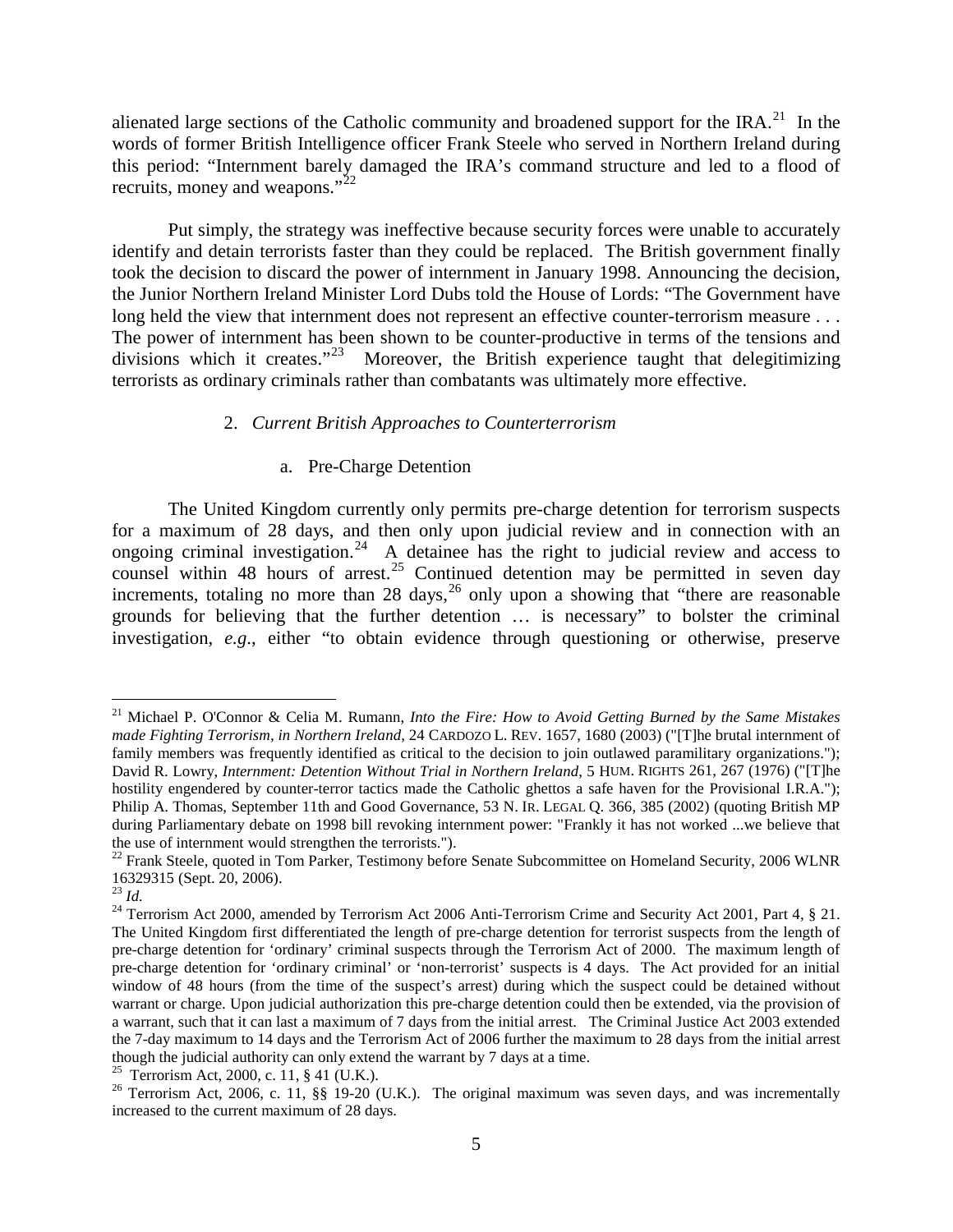evidence, or pending the result of examinations and analyses of already obtained evidence."<sup>[27](#page-6-0)</sup> Additionally, authorities must certify that "the investigation in connection with which the person is detained is being conducted diligently and expeditiously."<sup>[28](#page-6-1)</sup> For the first fourteen days, a designated magistrate judge reviews the detention application; between days fourteen and twenty-eight, a High Court judge conducts the review.<sup>[29](#page-6-2)</sup> The detainee and defense counsel may be denied access to evidence and barred from proceedings, but only during this 28-day period.<sup>[30](#page-6-3)</sup> Instead, the detainee is represented by special counsel who has been cleared to handle classified information.

The statistics on pre-charge detention suggest that extended detention is subjected to fairly rigorous judicial review and is rarely used. According to a report by the Home Office, magistrates have rejected or reduced some detention orders. Between July 26, 2006, when precharge detention was increased to 28 days, and October 2007, there were 204 arrests under the Terrorism Act, but only 11 suspects were detained for more than 14 days. (Eight of them where then criminally charged and three were released without charge.) $31$ 

It is notable that Parliament has rejected recent pressures to increase the detention period beyond 28 days. For example, in 2005, following the London bombings, the government pushed for a 90-day detention period. Parliament undertook a comprehensive study of the issue and concluded that the unprecedented increase was not warranted.<sup>32</sup> Efforts in 2007 and 2008 to increase the detention period to 56 days and 42 days, respectively, were similarly defeated.<sup>[33](#page-6-6)</sup> Ongoing and mounting controversy also continues to shroud the British detention regime.<sup>[34](#page-6-7)</sup>

But despite the swirl of controversy, it is essential to note that the debate in the United Kingdom has been over a matter of days prior to criminal charge, not years outside the criminal justice system. The notion of indefinite detention without trial has never been suggested by British authorities. As Prime Minister Gordon Brown stated during the debates regarding the 2008 extension proposal, "our first principle is that there should always be a maximum limit on

<span id="page-6-1"></span><span id="page-6-0"></span><sup>&</sup>lt;sup>27</sup> Terrorism Act of 2000, Schedule 8, at 32(1).<br><sup>28</sup> *Id.*, at ¶ 23. <sup>29</sup> *Id.*, at ¶ 23, ¶ 29(3).

<span id="page-6-4"></span><span id="page-6-3"></span><span id="page-6-2"></span> $^{30}$  *Id.*, at  $\overline{\P}$  34.  $\overline{\P}$ <br><sup>31</sup> Home Office, *Options for Pre-Charge Detention in Terrorist Cases*,, at 6 (Jul. 25, 2007), available at [http://security.homeoffice.gov.uk/news-publications/publication-search/counter-terrorism-bill-2007/pre-charge-](http://security.homeoffice.gov.uk/news-publications/publication-search/counter-terrorism-bill-2007/pre-charge-detention.pdf?view=Binary)

[detention.pdf?view=Binary;](http://security.homeoffice.gov.uk/news-publications/publication-search/counter-terrorism-bill-2007/pre-charge-detention.pdf?view=Binary) Jago Russell, *Terrorism Pre-Charge Detention Comparative Law Study*, at 17 (2007), available at http://www.liberty-human-rights.org.uk/issues/pdfs/pre-charge-detention-comparative-law-study.pdf, (citing Oral Evidence to Home Affairs Select Committee, October 19, 2007, Q 7 (Mr. Peter Clarke CVO OBE

<span id="page-6-5"></span>QPM)).<br><sup>32</sup> House of Commons Home Affairs Committee, Terrorism Detention Powers, Fourth Report of Session 2005-06, July 3, 2006, 1.<br><sup>33</sup> Cooper Blum, *supra*, at 20.

<span id="page-6-6"></span>

<span id="page-6-7"></span><sup>&</sup>lt;sup>34</sup> The U.K.-based NGO Liberty reports that the British system of pre-charge detention far exceeds the detention allowed by any other European nation. Jago Russell, Liberty, Terrorism Pre-Charge Detention Comparative Law Study at 17 (2007), available at [http://www.liberty-human-rights.org.uk/issues/pdfs/pre-charge-detention](http://www.liberty-human-rights.org.uk/issues/pdfs/pre-charge-detention-comparative-law-study.pdf)[comparative-law-study.pdf.](http://www.liberty-human-rights.org.uk/issues/pdfs/pre-charge-detention-comparative-law-study.pdf) Others contend that the British system is contrary to basic human rights principles and counterproductive by sacrificing British moral authority and alienating key communities. Human Rights Watch, *UK: Extended Pre-Charge Detention Violates Rights*, (Jul. 26, 2007), available at http://hrw.org/english/docs/2007/07/26/uk16491.htm.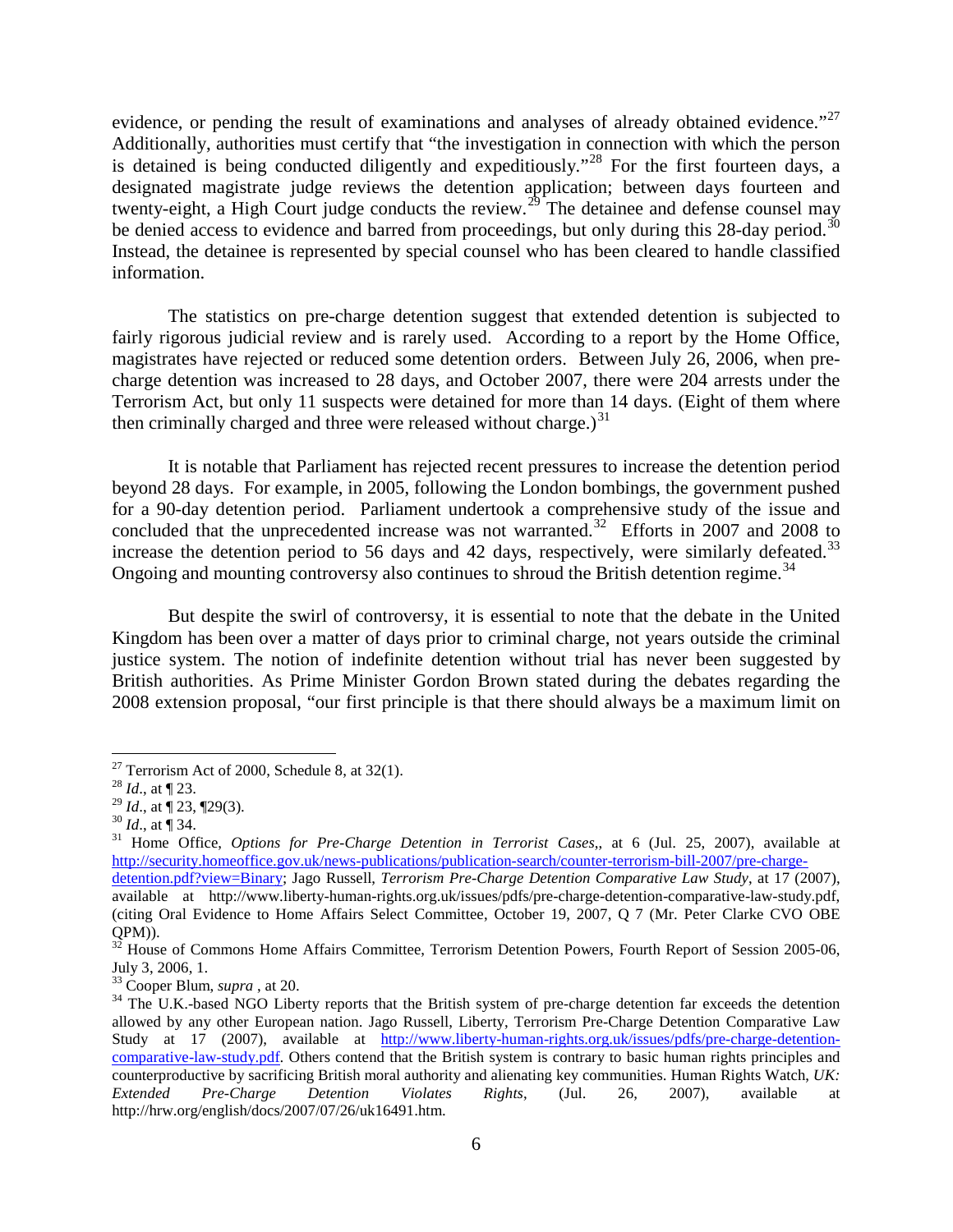pre-charge detention. It is fundamental to our civil liberties that no one should be held arbitrarily for an unspecified period."[35](#page-7-0)

# b. Failed Immigration Detention

The United Kingdom tried—and abandoned—a "three-walled" system of preventive detention through immigration law. Under the Anti-Terrorism, Crime and Security Act of 2001, foreign terrorist suspects who could not be deported due to the risk of ill-treatment in violation of Article 3 of the ECHR could be detained, potentially indefinitely.<sup>[36](#page-7-1)</sup> The Act sharply circumscribed judicial review and detainees' access to evidence. In particular, the Act introduced the "Special Advocates" regime, whereby detainees were denied access to secret evidence. Instead, the system relied on "special advocates," appointed by the Solicitor Genearl to act on behalf of the detainee.<sup>[37](#page-7-2)</sup> In so providing, the United Kingdom derogated from the guarantee under Article 5 of the ECHR of liberty from immigration detention except where there exists a realistic prospect of removal.<sup>[38](#page-7-3)</sup> In 2004, the House of Lords held that immigration detention where deportation was impossible was not justified by security concerns alone.<sup>[39](#page-7-4)</sup> The Law Lords concluded that prolonged security detention of non-citizens only was arbitrary and discriminatory, and therefore incompatible with the ECHR. In particular, the majority pointed to the fact that terrorism suspects may be citizens, and whatever mechanisms exist to curtail the threat against citizen terrorism suspects presumably must be available with respect to noncitizens.<sup> $40$ </sup> The United Kingdom declined to adopt an equivalent detention regime for citizens, and the detention law was allowed to lapse in 2005. The short-lived ATCSA resulted in the detention of only 17 individuals. $41$ 

In February 2009, the European Court of Human Rights concurred with the Law Lords and found that the ATCSA violated the ECHR substantively and procedurally.<sup>[42](#page-7-7)</sup> The court

<span id="page-7-1"></span><span id="page-7-0"></span><sup>&</sup>lt;sup>35</sup> Gordon Brown, *42-Day Detention; A Fair Solution*, THE TIMES (Jun. 2, 2008).<br><sup>36</sup> "A suspected international terrorist may be detained under a provision specified in subsection (2) despite the fact that his removal or departure from the United Kingdom is prevented (whether temporarily or indefinitely) by (a) a point of law which wholly or partly relates to an international agreement, or (b) a practical consideration." Anti-Terrorism Crime and Security Act of 2001, at § 23, available at http://www.opsi.gov.uk/acts/acts2001/ukpga\_20010024\_en\_4#pt4-pb1-l1g21. <sup>37</sup> *Id.* at § 30. <sup>38</sup> Roach, *supra* , at 2186-87.

<span id="page-7-2"></span>

<span id="page-7-4"></span><span id="page-7-3"></span><sup>39</sup> *A v. Home Secretary*, [2004] U.K.H.L. 56, available at [http://www.publications.parliament.uk/pa/ld200405/](http://www.publications.parliament.uk/pa/ld200405/%20ldjudgmt/jd041216/a&oth-1.htm)  [ldjudgmt/jd041216/a&oth-1.htm.](http://www.publications.parliament.uk/pa/ld200405/%20ldjudgmt/jd041216/a&oth-1.htm) [40](http://www.publications.parliament.uk/pa/ld200405/%20ldjudgmt/jd041216/a&oth-1.htm) As Lord Bingham explained: "the choice of an immigration measure to address a security problem had the

<span id="page-7-5"></span>inevitable result of failing adequately to address that problem (by allowing non-UK suspected terrorists to leave the country with impunity and leaving British suspected terrorists at large) while imposing the severe penalty of indefinite detention on persons who, even if reasonably suspected of having links with Al-Qaeda, may harbour no hostile intentions towards the United Kingdom. The conclusion that [Part 4 is], in Convention terms, disproportionate is in my opinion irresistible." Id. at  $\P$  43.

<span id="page-7-6"></span><sup>&</sup>lt;sup>41</sup> Donohue, "Britain's Counterterrorism Policy," *supra*, at 24. A total of 17 people were held under Part IV of the 2001 Anti-Terrorism, Crime and Security Act for varying periods of time between December 2001 (when the first arrests were made under the act) and March 2005 (when the last detainees were released under control orders). BBC News, *Who Are the Terrorism Detainees?*, (Mar. 11, 2005), available at http://news.bbc.co.uk/2/hi/uk\_news/4101751.stm <sup>42</sup> "*A and Others v. the United Kingdom*, Application no. 3455/05 (Feb. 12, 2009),

<span id="page-7-7"></span>[http://www.icj.org/IMG/CASE\\_OF\\_A.\\_AND\\_OTHERS\\_v.\\_THE\\_UNITED\\_KINGDOM.pdf.](http://www.icj.org/IMG/CASE_OF_A._AND_OTHERS_v._THE_UNITED_KINGDOM.pdf)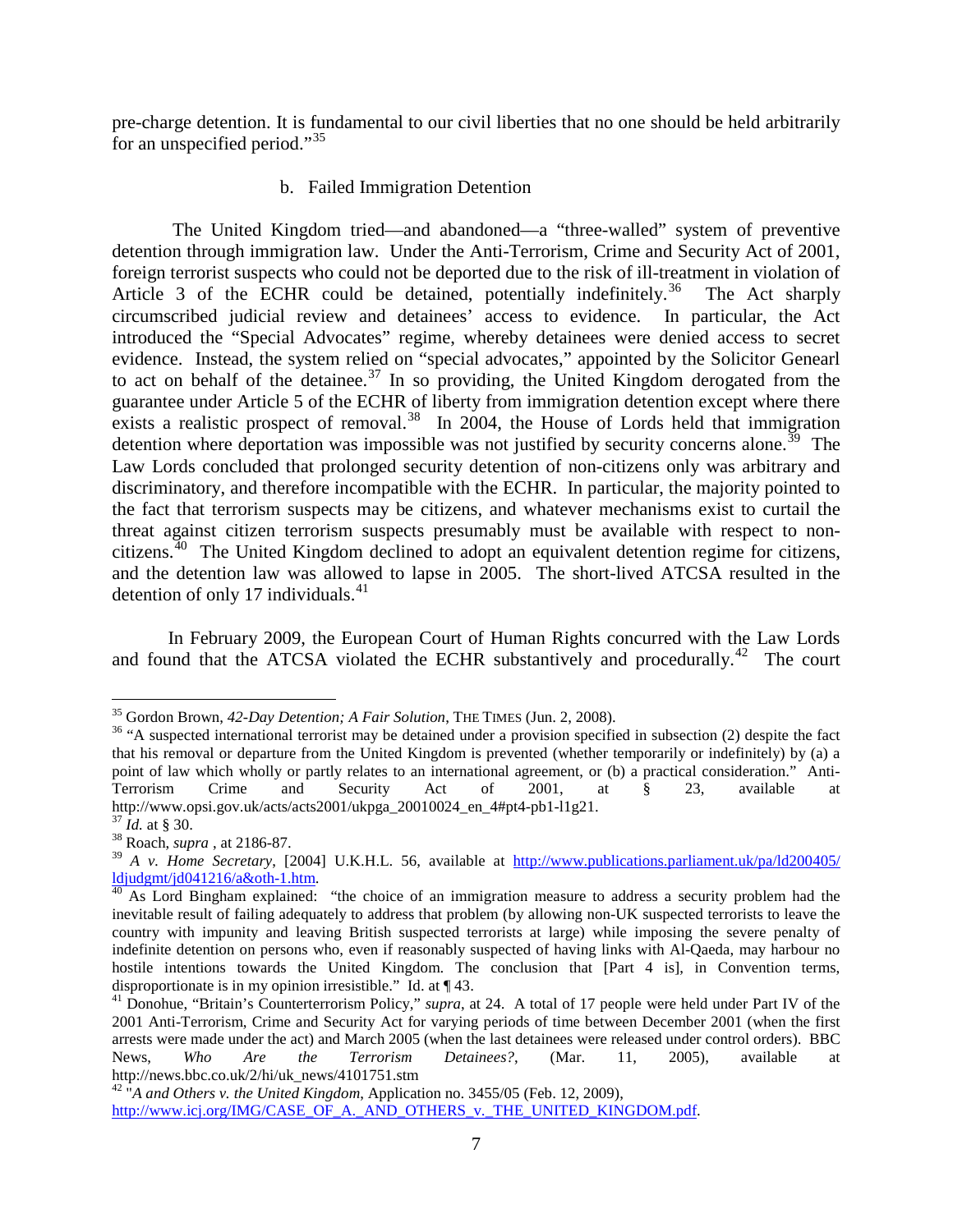found that no lawful basis for indefinite detention of non-citizens existed.<sup>[43](#page-8-0)</sup> Rather, detention was permissible only where the government was pursuing immigration proceedings in good faith. The inability to deport the petitioners due to the risk of torture upon repatriation was not sufficient in and of itself to justify prolonged immigration detention.<sup>44</sup> Finally, the court criticized the special advocate system, noting that "in view of the dramatic impact of the lengthy - and what appeared at that time to be indefinite - deprivation of liberty on the applicants' fundamental rights, Article 5 § 4 must import substantially the same fair trial guarantees as Article 6 § 1 in its criminal aspect."<sup>[45](#page-8-2)</sup> The court held that where detainees were only provided general notice, they were deprived of their right to understand the nature of the evidence and charges against them. $46$ 

# c. Control Orders

Parliament replaced the ATCSA system not with detention, but with highly controversial "control orders" restricting personal movement. The Prevention of Terrorism Act 2005 permits the application of control orders to individuals "for purposes connected with preventing or restricting involvement by that individual in terrorism-related activity."<sup>[47](#page-8-4)</sup> In reaching that conclusion regarding an individual, the Home Secretary must consult with the chief of police to determine that criminal prosecution is not possible. There are two forms of control orders: nonderogating control orders and derogating control orders. While both derogating and nonderogating control orders mandate ongoing home searches and surveillance and seriously restrict personal movements and communications, "derogating" control orders restrict individual liberty sufficiently to be incompatible with Article 5 of the ECHR. The procedural checks on derogating control orders are significantly more stringent than are those on non-derogating control orders.<sup>[48](#page-8-5)</sup> Consequently, the government has attempted to treat even the most stringent of orders as nonderogating in order to avoid heightened oversight. This has sparked litigation that has ultimately led to judicial rulings from the House of Lords in two important 2007 cases involving the boundary between derogating and non-derogating control orders.<sup>[49](#page-8-6)</sup> As of March 2009, thirty-

<span id="page-8-2"></span>

<span id="page-8-3"></span>

<span id="page-8-5"></span><span id="page-8-4"></span>

<span id="page-8-1"></span><span id="page-8-0"></span><sup>&</sup>lt;sup>43</sup> *Id.* at 69-70.<br>
<sup>44</sup> *Id.*<br>
<sup>45</sup> *Id.* at 83 ¶ 217.<br>
<sup>46</sup> *Id.* at 84-85.<br>
<sup>47</sup> Prevention of Terrorism Act 2005, available at http://www.opsi.gov.uk/acts/acts2005/ukpga\_20050002\_en\_1.<br>
<sup>48</sup> For example, non-derogat grounds" for concluding that the subject "is or has been involved in terrorism-related activity" and "considers that it is necessary, for purposes connected with protecting members of the public from a risk of terrorism, to make a control order imposing obligations on that individual." Prevention of Terrorism Act 2005 at § 2. Judicial review of such determinations is limited to whether the Home Secretary's determination was "obviously flawed." *Id*. at § 3. By contrast, derogating orders require a declaration of public emergency from both Houses of Parliament and an individualized showing that "on the balance of probabilities" the controlled person has been involved in terrorist activity and "it is necessary to impose the order to protect the public from the risk of terrorism." *Id*. at § 4.

<span id="page-8-6"></span><sup>&</sup>lt;sup>49</sup> The precise line between derogating and non-derogating orders is not well-defined, but two recent decisions shed some light. In *Secretary of State for the Home Department v. JJ*, the Law Lords quashed a non-derogating control order, holding that an "18-hour curfew, coupled with the effective exclusion of social visitors, meant that the controlled persons were in practice in solitary confinement for this lengthy period every day for an indefinite duration, with very little opportunity for contact with the outside world, with means insufficient to permit provision of significant facilities for self-entertainment and with knowledge that their flats were liable to be entered and searched at any time." This was supplemented by the fact that most of the controlled persons were "located in an unfamiliar area where they had no family, friends or contacts, and which was no doubt chosen for that reason."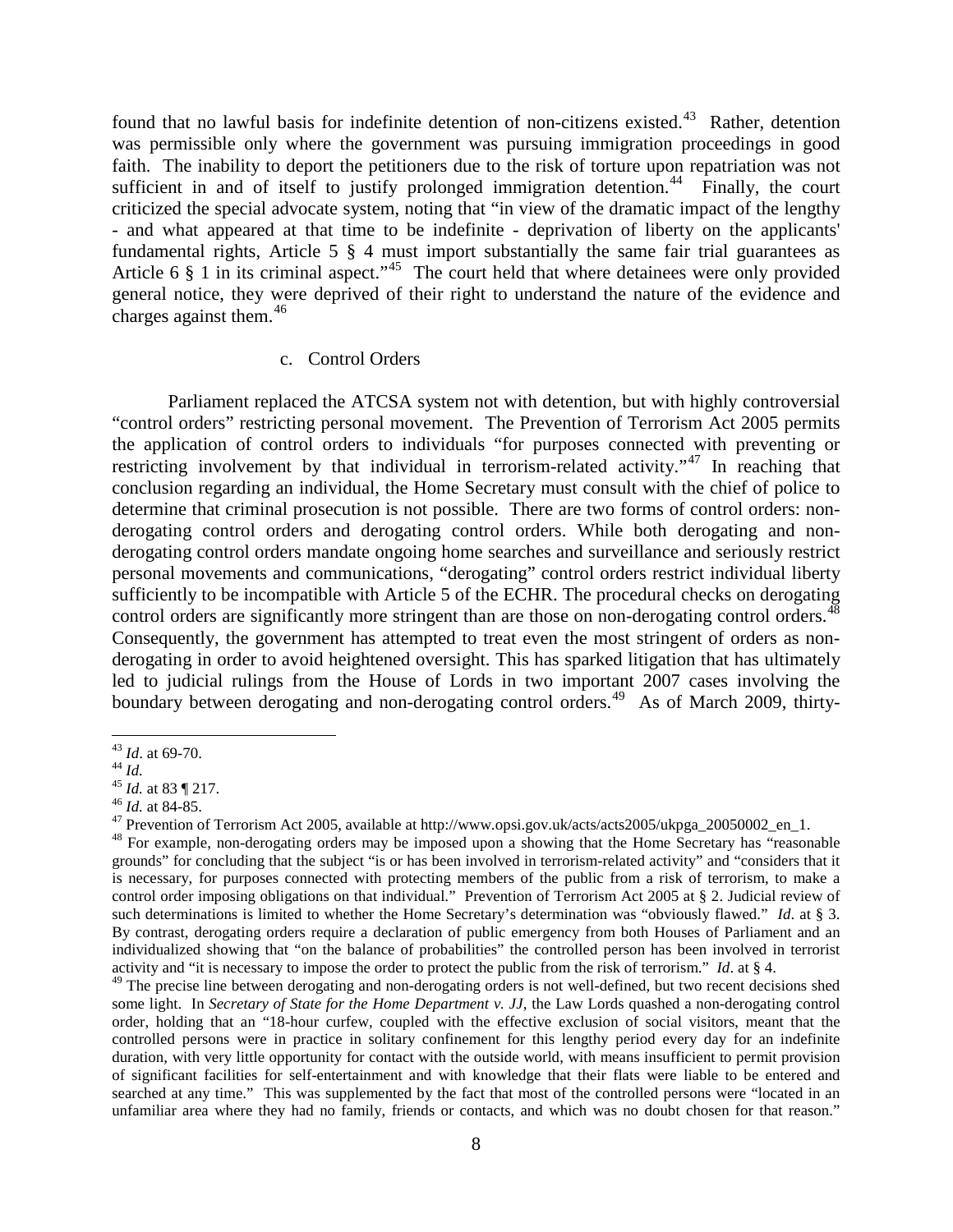eight people have been subjected to non-derogating control orders, and 15 are presently under such orders.<sup>[50](#page-9-0)</sup>

The Secretary of State may make a non-derogating control order if he or she has "reasonable grounds for suspecting that the individual is or has been involved in terrorismrelated activity" and "considers that it is necessary, for purposes connected with protecting members of the public from a risk of terrorism, to make a control order imposing obligations on that individual."<sup>51</sup> In order to make the control order, the Secretary must apply to a regular court for permission, which will determine at a preliminary hearing whether the order is "obviously flawed" in process or substance.<sup>[52](#page-9-2)</sup> In the preliminary hearing, the court may consider the matter in the absence of the individual to whom the order applies, without that individual being notified of the hearing and without the individual being allowed to make representations before the court.<sup>[53](#page-9-3)</sup> However the individual must be notified of the preliminary decision, and must be given the opportunity to make representations within seven days of the court's decision to direct the case to a full hearing.<sup>[54](#page-9-4)</sup> At the full hearing, the court reviews the order to determine whether the Secretary of State's decision was "flawed."<sup>[55](#page-9-5)</sup> Non-derogating orders may be issued for up to twelve months, and may be renewed indefinitely, subject to ongoing judicial review.

The standards of proof and evidence for the imposition of control orders are lower than in criminal proceedings. The right of the accused to be present and to counsel is greatly truncated due to the use of classified evidence. [56](#page-9-6) Instead, the 2005 law permits the use of a "special advocate" to "represent the interests of a relevant party to relevant proceedings," but also specifies that the advocate "is not to be responsible to the person whose interests he is appointed to represent."<sup>[57](#page-9-7)</sup>

 $\overline{a}$ 

<span id="page-9-6"></span>

Moreover, "[t]he requirement to obtain prior Home Office clearance of any social meeting outside the flat in practice isolated the controlled persons during the non-curfew hours also. Their lives were wholly regulated by the Home Office, as a prisoner's would be, although breaches were much more severely punishable." The Lords held that this combination of factors amounted to a violation of Article 5. *Secretary of State for the Home Department v. JJ and others (FC)*, [2007] UKHL 45, ¶24, available at http://www.publications.parliament.uk/pa/ld200607 /ldjudgmt/jd071031/homejj-1.htm. In a second case, *Secretary of State for the Home Department v. MB*, the Lords allowed a non-derogating control order that imposed a 14 hour curfew; required the controlled person to wear an electronic tag at all times; restricted him during non-curfew hours to an area of 9-square miles; required that he report to a monitoring company upon leaving his flat after a curfew period had ended and on his last return before the next curfew commenced; rendered his flat open to police search at any time; banned all visitors during curfew hours except the controlled person's father, official or professional visitors, children aged 10 or under or persons agreed by the Home Office in advance on supplying the visitor's name, address, date of birth and photographic identification; banned his communication with several specified individuals; permitted him to attend only one specified mosque; and confiscated all communications equipment and his passport. This combination of factors, the Lords held, did not violate Article 5. *Secretary of State for the Home Department v. MB (FC)*, [2007] UKHL 46, ¶ 11, available at http://www.publications.parliament.uk/pa/ld200607/ldjudgmt/jd071031/home-1.htm.

<span id="page-9-0"></span><sup>&</sup>lt;sup>50</sup> Human Rights Watch, Letter to the UK Parliament on Control Orders (Mar. 2, 2009), available at http://www.hrw.org/node/81153.<br><sup>51</sup> Prevention of Terrorism Act, at § 2(1).

<span id="page-9-5"></span><span id="page-9-4"></span>

<span id="page-9-3"></span><span id="page-9-2"></span><span id="page-9-1"></span><sup>&</sup>lt;sup>52</sup> *Id.* at § 3(2)-(3).<br>
<sup>53</sup> *Id.* at § 3(5).<br>
<sup>54</sup> *Id.* at § 3(10)<br>
<sup>56</sup> Prevention of Terrorism Act 2005 § 11.<br>
<sup>57</sup> Prevention of Terrorism Act 2005 § 11(7).

<span id="page-9-7"></span>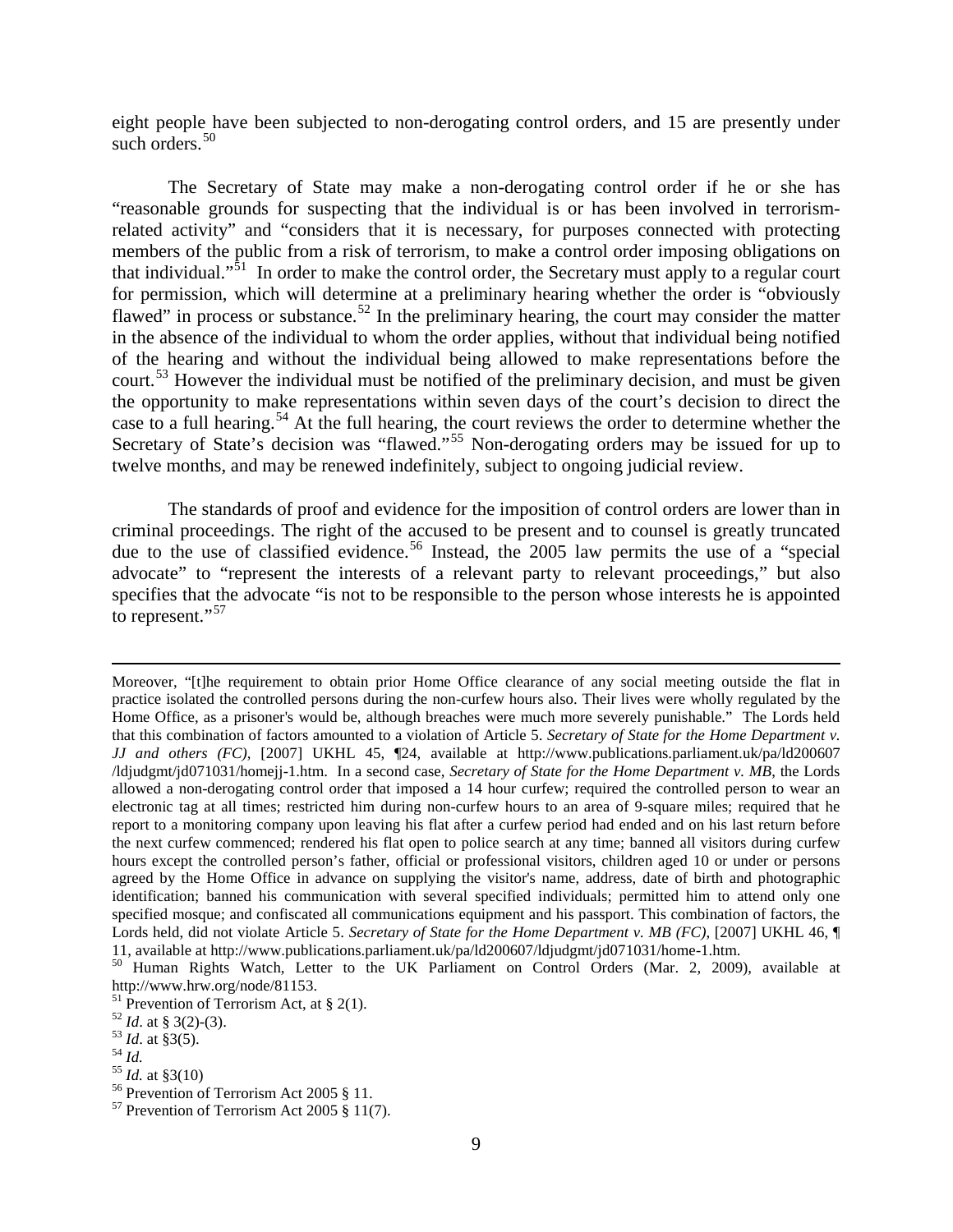The control order regime has provoked a wave of litigation and ongoing controversy. Human rights advocates have charged that the cumulative restrictions amount to a deprivation of liberty and a "flawed system that violates rights."<sup>[58](#page-10-0)</sup> The House of Lords held that an 18-hour curfew combined with other restrictions on movement and communications was tantamount to solitary confinement, and therefore an unlawful derogation.<sup>[59](#page-10-1)</sup> Another case, involving a 16-hour curfew, is presently on appeal to the European Court of Human Rights.<sup>[60](#page-10-2)</sup>

The "special advocate" system is also under serious doubt. The Law Lords determined that the use of secret evidence and a "special advocate" deprived two petitioners of a fair hearing, and ordered their cases to be reconsidered by a high court judge.<sup>[61](#page-10-3)</sup> The Court of Appeal nonetheless interpreted the Law Lords' decision to permit fully ex parte hearings, and the case is presently back before the Law Lords.<sup>[62](#page-10-4)</sup> Should the House of Lords uphold the special advocate regime, it is likely that the European Court of Human Rights would reject the system as violating the Article 5(4) right to a fair hearing. As noted above, the European Court rejected a very similar system of special advocates under the now-abandoned ATCSA.

The 2005 law also facially contains a provision for preventive detention, but only if the security threat cannot be met by the criminal process or by less restrictive measures such as control orders. Because the government must consider filing criminal charges against anyone subject to pure security-based detention, extended detention is permitted in the United Kingdom only when the criminal process is deemed unavailable. It does not appear that the United Kingdom has ever detained anyone under the 2005 legislation.<sup>[63](#page-10-5)</sup> Moreover, it is doubtful that such security detention would pass judicial muster under the European Convention on Human Rights.

## B. **Continental Europe**

#### *1. France*

Despite decades of experience with terrorism domestically and abroad, France permits the detention of terrorism suspects only in conjunction with criminal charge and pending trial.<sup>[64](#page-10-6)</sup>

<span id="page-10-0"></span><sup>&</sup>lt;sup>58</sup>Human Rights Watch, *UK: 'Control Orders' for Terrorism Suspects Violate Rights*, Mar. 2, 2009, available at hrw.org/en/news/2009/03/01/uk-control-orders-terrorism-suspects-violate-rights.

<span id="page-10-1"></span><sup>&</sup>lt;sup>59</sup> See *Secretary of State for the Home Department v. JJ and others (FC)*, [2007] UKHL 45, ¶24, available at http://www.publications.parliament.uk/pa/ld200607/ldjudgmt/jd071031/homeji-1.htm.

<span id="page-10-2"></span><sup>&</sup>lt;sup>60</sup> Human Rights Watch, *Letter to the UK Parliament on Control Orders* (Mar. 2, 2009), http://www.hrw.org/node/81153.

<span id="page-10-3"></span><sup>&</sup>lt;sup>61</sup> *Secretary of State for the Home Department v. MB and AF*, [2007] UKHL 46, available at http://www.publications.parliament.uk/pa/ld200607/ldjudgmt/jd071031/home-1.htm.

<span id="page-10-4"></span> $h^2$  Secretary of State for the Home Department v. AF; Same v AM; Same v AN; Same v AE, [2008] EWCA Civ 1148; [2008] WLR (D) 320, Judgment of 17 October 2008.

<span id="page-10-5"></span> $\frac{203}{103}$  Lord Alex Carlile, *First Report of the Independent Reviewer Pursuant to Section 14(3) of the Prevention of Terrorism Act 2005*, at 6-8 (2006), available at http://security.homeoffice.gov.uk/news-publications/publicationsearch/prevention-terrorism-act-2005/laws-against-terror.pdf?view=Binary (reviewing implementation of control orders after amendments).

<span id="page-10-6"></span><sup>64</sup> Jeremy Shapiro, Brookings Institution, *French Lessons: The Importance of the Judicial System in Fighting Terrorism* 2-3 (Mar. 2003), available at http://www.brookings.edu/~/media/Files/rc/articles/2003/03france\_shapiro/ shapiro20030325.pdf.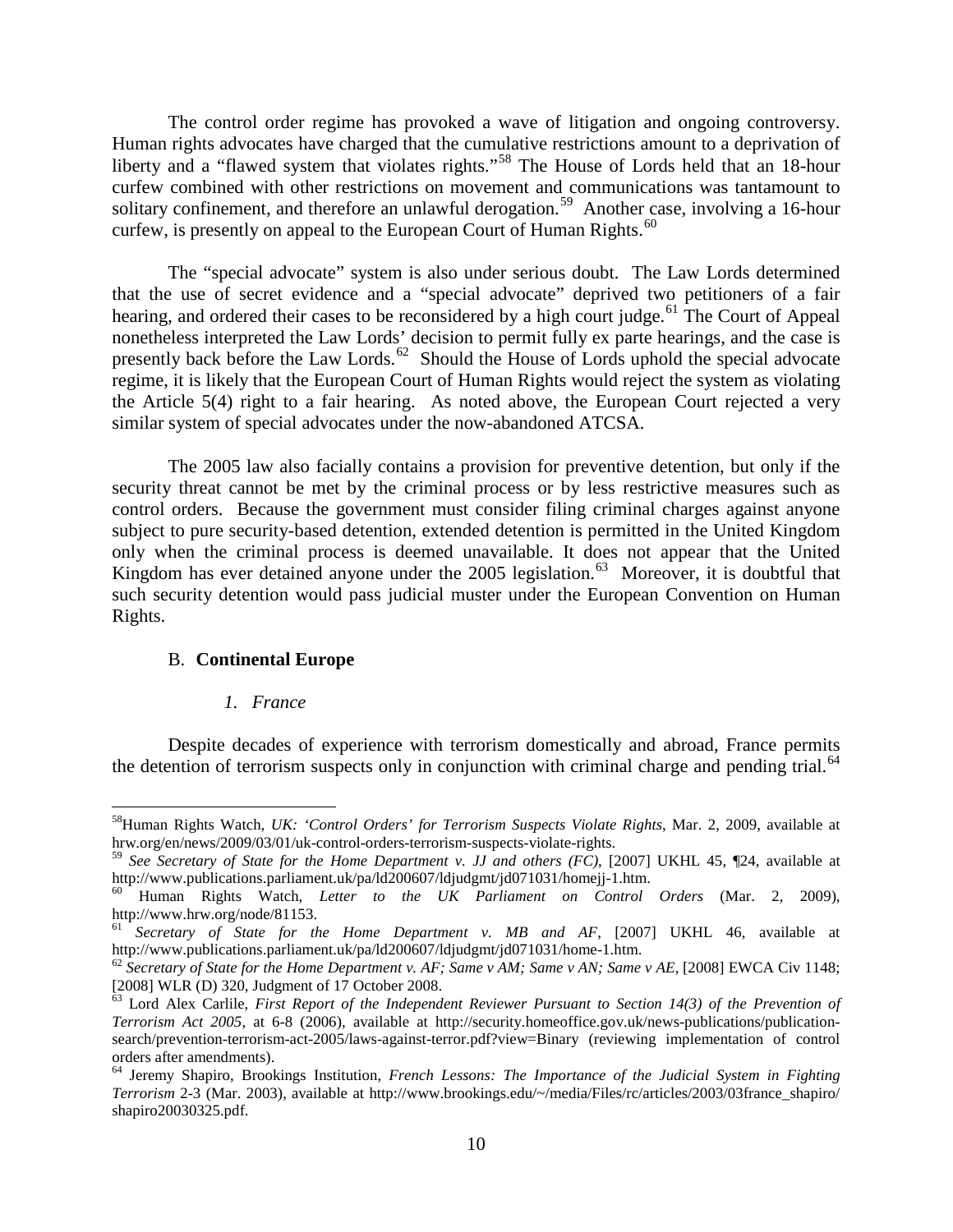Although special investigating magistrates handle all terrorism investigations, independent judges oversee ongoing pretrial detention, and a panel of regular judges presides over trials at which normal criminal procedural protections apply.<sup>65</sup> The investigating judge may authorize pre-charge detentions longer than 48 hours, but no longer than 144 hours (6 days). After this point, the detainee must be criminally charged. Detainees have a right to counsel after 72 hours.<sup>[66](#page-11-1)</sup>

Under French law, an independent judge oversees pretrial detention.<sup>[67](#page-11-2)</sup> Pretrial detention is permitted only "if deprivation of liberty is considered the only way to preserve material evidence, to prevent either witnesses or victims being pressured or to prevent those under judicial investigation and their accomplices from agreeing on false testimony; to protect the person under judicial examination; to prevent the person from absconding; or to put an end to the offense or to prevent its recurrence."[68](#page-11-3) The initial detention period for serious terrorism-related charges is one year, renewable in 6-month increments up to four years.<sup>[69](#page-11-4)</sup>

Despite its commitment to the criminal system, France has come under mounting criticism for its handling of terrorism prosecutions, particularly with respect to the combination of an extremely broad definition of "association of wrongdoers" [70](#page-11-5) and the prolonged pretrial detention of suspects.<sup>[71](#page-11-6)</sup> The role of the independent judge in reviewing pretrial detention is greatly hampered by the fact that the judge is wholly dependent upon the investigating magistrate and prosecutor's case file.<sup>[72](#page-11-7)</sup> Indeed, some commentators have referred to the system as "a trompe-l'oeil guarantee."[73](#page-11-8)

# *2. Germany*

Germany detains terrorism suspects exclusively under regular criminal procedures, an approach employed by numerous other European nations, including Denmark, Italy, Norway, Turkey, as well as Brazil and Colombia.<sup>[74](#page-11-9)</sup> Pre-charge detention may extend only up to 48 hours,

<span id="page-11-0"></span> <sup>65</sup> Articles 421-1 et seq. of the Penal Code (as amended in Law 96-647 of 22 July 1996); *see also* Jeremy Shapiro & Benedicte Suzan, *The French Experience of Counterterrorism*, 45 Survival 67, 76 (2003), available at

<span id="page-11-3"></span>

<span id="page-11-2"></span><span id="page-11-1"></span><sup>&</sup>lt;sup>66</sup> Articles 421-1 et seq. of the French Penal Code (as amended in Law of 22 July 1996).<br><sup>67</sup> CCP, art. 144.<br><sup>68</sup> Human Rights Watch, *Preempting Justice: Counterterrorism Laws and Procedures in France*, at IV (July 1, 2008), available at http://www.hrw.org/en/node/62151/section/5#\_ftnref66. <sup>69</sup> CCP, art. 145-2. <sup>70</sup> Crim. Code art. 421-2-1 (defining "association des malfaiteurs" as "the participation in any group formed or

<span id="page-11-5"></span><span id="page-11-4"></span>association established with a view to the preparation, marked by one or more material actions, of any of the acts of terrorism provided for under the previous articles.").

<span id="page-11-6"></span><sup>&</sup>lt;sup>71</sup> Laurent Bonelli, *An 'Anonymous and Faceless' Enemy: Intelligence, Exception and Suspicion After September 11, 2001*, 58 CULTURES AND CONFLICTS 109-29 (2005) (noting authorities' conviction that "it matters little if a good

<span id="page-11-8"></span><span id="page-11-7"></span><sup>&</sup>lt;sup>72</sup> Human Rights Watch, *supra*, at IV.<br><sup>73</sup> Human Rights Watch, *supra*, at IV (quoting Emmanuelle Perreux, president of a judges' union called the Magistrates Syndicate). <sup>74</sup> *See* Elias, *supra* , at 122. Turkey reformed its Penal Code in 2004 in order to accede to the European Union, and

<span id="page-11-9"></span>in the process overhauled its approach to terrorist suspect detainees. *See* Krista-Ann Staley, *Revised Turkish Penal Code Comes Into Force as Part of EU Deal*, JURIST, 3 June 2005, available at http://jurist.law.pitt.edu/paperchase/2005/06/revised-turkish-penalcode-comes-into.php.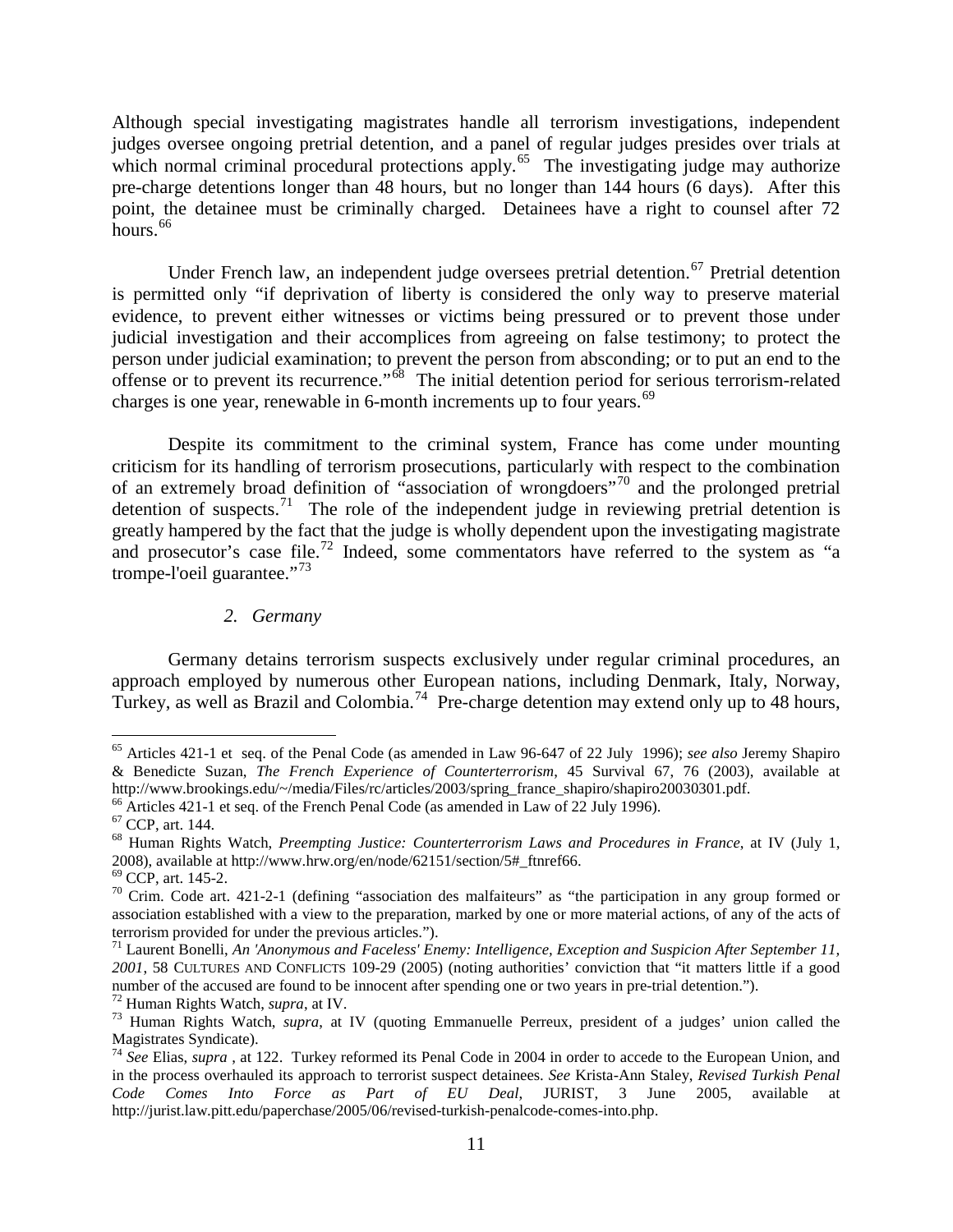at which point the civil section of the lower court reviews the detention<sup>[75](#page-12-0)</sup> and a criminal charge must be entered. Judicial review of ongoing pretrial detention occurs every six months. The lower court's decision can be appealed to the district civil court and then to the regional civil court. Review upon appeal is a substantive review of the merits of the case, and new evidence may be presented.<sup>[76](#page-12-1)</sup> Access to counsel is provided at all stages of detention.

#### *3. Spain*

Under Spain's criminal code, detainees suspected of terrorist activity may be held in precharge incommunicado detention for up to 13 days. An investigating magistrate of the National High Court must review the grounds for pre-charge detention within 72 hours.<sup>[77](#page-12-2)</sup> The magistrate may order an additional 48 hours of incommunicado detention in police custody. A 2003 amendment provides that a court may impose up to an additional eight days of incommunicado pre-trial detention for persons suspected of membership in an armed group or conspiracy with two or more persons.[78](#page-12-3) The magistrate may extend the initial period of incommunicado detention, up to a total 13 days. If an incommunicado order is issued, a duty solicitor is appointed, not a lawyer of the detainee's choice. After the end of incommunicado period, the detainee may retain a lawyer of his choosing. After charge, as in France, the maximum pre-trial preventive detention period is four years for serious offenses.[79](#page-12-4) Habeas corpus is available throughout the entire detention period. $80$ 

Spain has come under increasing criticism for its method of terrorism prosecutions. Human rights advocates point out that detainees often spend up to five days in detention without seeing a judge, and up to 13 days without access to counsel.<sup>[81](#page-12-6)</sup> Moreover, during the lengthy period of pre-trial detention, "defense attorneys do not have access to critical information regarding the charges against their clients or the evidence against them, including the full grounds for remand to pre-trial detention."[82](#page-12-7)

## II. OTHER COMMON LAW COUNTRIES: AUSTRALIA AND CANADA

## **A. Australia: Short-Term Security Detention**

Australia is unique in its use of short-term detention, limited to a maximum of 14 days, for the exclusive purpose of intercepting imminent terrorist plots.<sup>[83](#page-12-8)</sup> In accordance with High

<span id="page-12-2"></span>

<span id="page-12-4"></span><span id="page-12-3"></span>

<span id="page-12-1"></span><span id="page-12-0"></span><sup>&</sup>lt;sup>75</sup> Art. 112-130 Law of Criminal Procedure (StPO).<br><sup>76</sup> Elias, *supra*, at Appendix.<br><sup>77</sup> Crim. Code, of Procedure art. 520 bis (1) (Spain).<br><sup>78</sup> Organic Law 15/2003 of 25 November 2003, reforming the Code of Criminal Pr may be held in pre-trial detention for up to four years, provided that the case cannot be brought to trial within the

<span id="page-12-6"></span><span id="page-12-5"></span><sup>&</sup>lt;sup>80</sup> Elias, *supra*, at Appendix.<br><sup>81</sup> Human Rights Watch, *Setting an Example? Counter-Terrorism Measures in* Spain (Jan. 2005), available at http://www.hrw.org/en/reports/2005/01/26/setting-example. 82 *Id*.

<span id="page-12-8"></span><span id="page-12-7"></span><sup>&</sup>lt;sup>83</sup> Aus. Crim. Code § 105 *et seq*. Under this same law, control orders may be imposed, but only for up to one year total, which may include curfew, restrictions on movement and communications, and electronic monitoring. Counsel is only entitled to see or request a copy of the order and (where confirmation of a control order is sought) a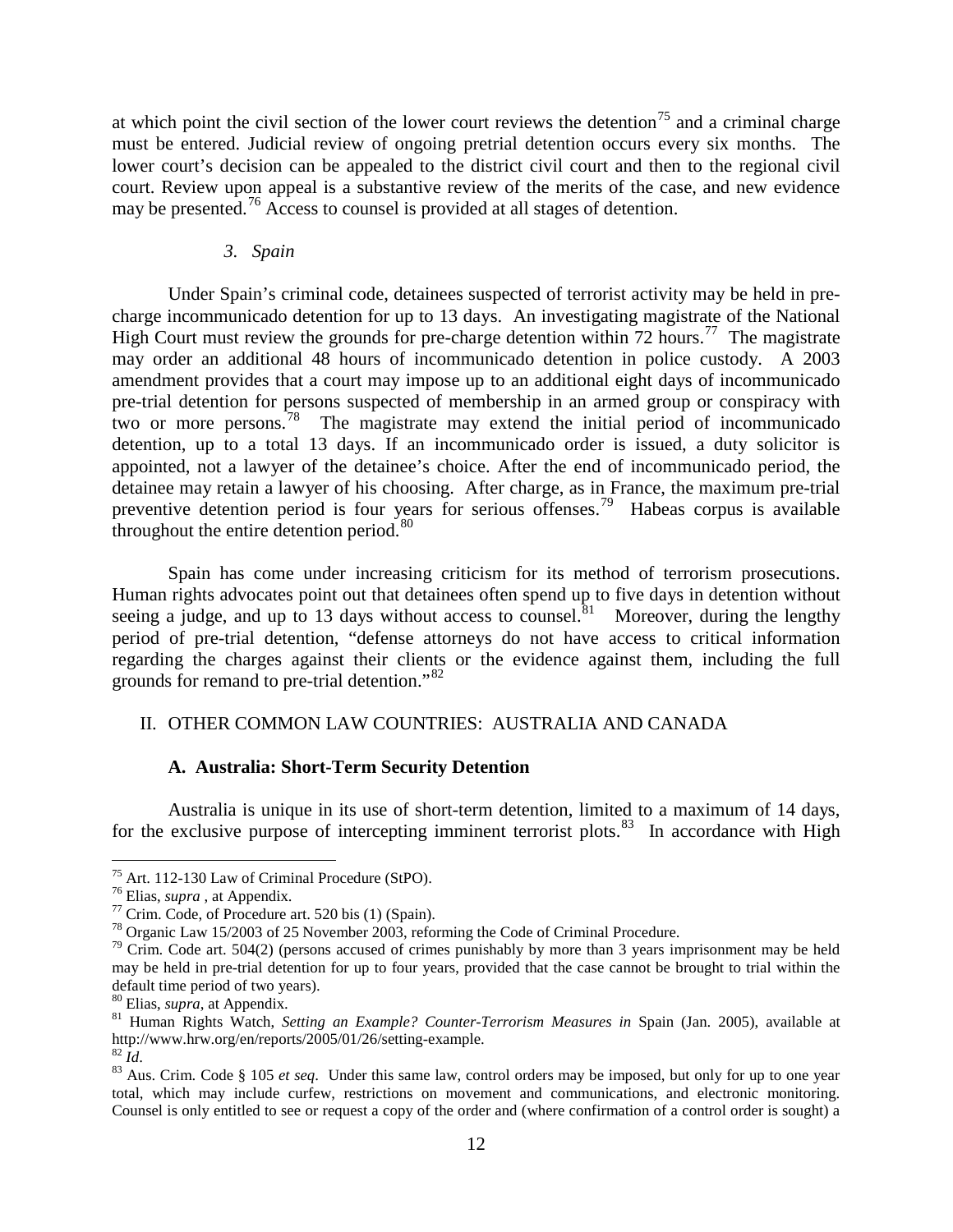Court precedent, <sup>[84](#page-13-0)</sup> security detention is strictly limited in both duration and purpose. Detentions may last only up to 14 days<sup>[85](#page-13-1)</sup> and only where (a) there are "reasonable grounds to suspect" the individual will be involved in an *imminent* terrorist attack (defined as "expected to occur at some time in the next 14 days"); or (b) detention is "reasonably necessary" to gather evidence relating to a recent terrorist attack (defined as having occurred within the last 28 days).<sup>[86](#page-13-2)</sup> Initial 24-hour detention orders are issued by an administrative body, but a renewal for a 48-hour detention order requires approval by an ordinary judicial officer.<sup>[87](#page-13-3)</sup> During the detention, detainees have access to counsel but quite limited opportunity to challenge their detention. Habeas review is limited to questions of law and does not permit an examination of underlying evidence.<sup>[88](#page-13-4)</sup> Attorney communications are permitted but can be monitored. Nonetheless, the purpose of the detention is strictly limited: interrogations are flatly barred.<sup>[89](#page-13-5)</sup>

## **B. Canada: Detention Pending Deportation**

Canada does not employ any specialized security-based detention regime in its criminal justice system. The country previously has employed immigration security detention sparingly for persons pending deportation, but no individuals are currently subject to such detention.

In 2001, Canada enacted the highly controversial Immigration and Refugee Protection Act (IRPA), which permitted non-citizens to be detained pending deportation as national security threats.<sup>[90](#page-13-6)</sup> In 2007, the Supreme Court of Canada invalidated that security certificate system as violating fundamental fairness due to the use of secret evidence unavailable even to the

 $\overline{a}$ 

statement of the underlying facts, though it is possible to deny counsel access to these facts if it would, amongst other things, prejudice national security and/or be protected by public interest immunity. There is no right to appeal. Only two control orders have been issued in Australia to date, for Jack Thomas and David Hicks.<br><sup>84</sup> Chu Kheng Lim v. Minister for Immigration (1992) 176 C.L.R. 1.<br><sup>85</sup> The federal statute permits initial detention for up

<span id="page-13-0"></span>

<span id="page-13-1"></span>state authorities where they may be held an additional 12 days. Terrorism (Police Powers) Act 2002 (NSW) Part 2A; Terrorism (Preventive Detention) Act 2005 (Qld); Terrorism (Preventive Detention) Act 2005 (SA); Terrorism (Preventive Detention) Act 2005 (Tas); Terrorism (Community Protection) Act 2003 (Vic) Part 2A, s 4; Terrorism (Preventive Detention) Act 2006 (WA); Terrorism (Extraordinary Temporary Powers) Act 2006 (ACT); Terrorism (Emergency Powers) Act 2003 (NT) Part 2B. See generally, Katherine Nesbitt, *Preventative Detention of Terrorist Suspects in Australia and the United States: A Comparative Constitutional Analysis*, 17 B.U. PUB. INT. L.J. 39  $(2007)$ .<br><sup>86</sup> Aus. Crim. Code § 105.8(5).

<span id="page-13-4"></span><span id="page-13-3"></span><span id="page-13-2"></span><sup>&</sup>lt;sup>87</sup> Aus. Criminal Code § 105.14.<br><sup>88</sup> Aus. Crim. Code §105.51(1). The administrative order must state forth the most basic facts, but need not include any information that is likely to jeopardize national security—even if it is the sole basis for the detention. Aus. Crim Code § 105.19, 105.8(6A). The detainee has no right to review the initial application or the underlying evidence. Attorney communications are permitted but can be monitored. Aus. Crim. Code §§ 105.39. Otherwise, disclosure of the detention—even after release—is strictly barred.

<span id="page-13-5"></span><sup>89</sup> Aus. Crim. Code § 105.42(1).

<span id="page-13-6"></span><sup>90</sup> Immigration and Refugee Protection Act, 2001 S.C. ch. 27, §§ 77-88 (Can.). *See generally* Kent Roach, *Canada's Response to Terrorism, in Global Anti-Terrorism Law and Policy* in GLOBAL ANTI-TERRORISM LAW AND POLICY 511 (Victor V. Ramraj et al. eds., 2005); Kent Roach, *Must We Trade Rights For Security?: The Choice Between Smart, Harsh, or Proportionate Security Strategies in Canada and Britain*, 27 CARDOZO L. REV. 2151, 2194 (2006); John Ip, *Comparative Perspectives on the Detention of Terrorist Suspects*, 16 TRANSNAT'L L. & CONTEMP. PROBS. 773, 802-03 (2007).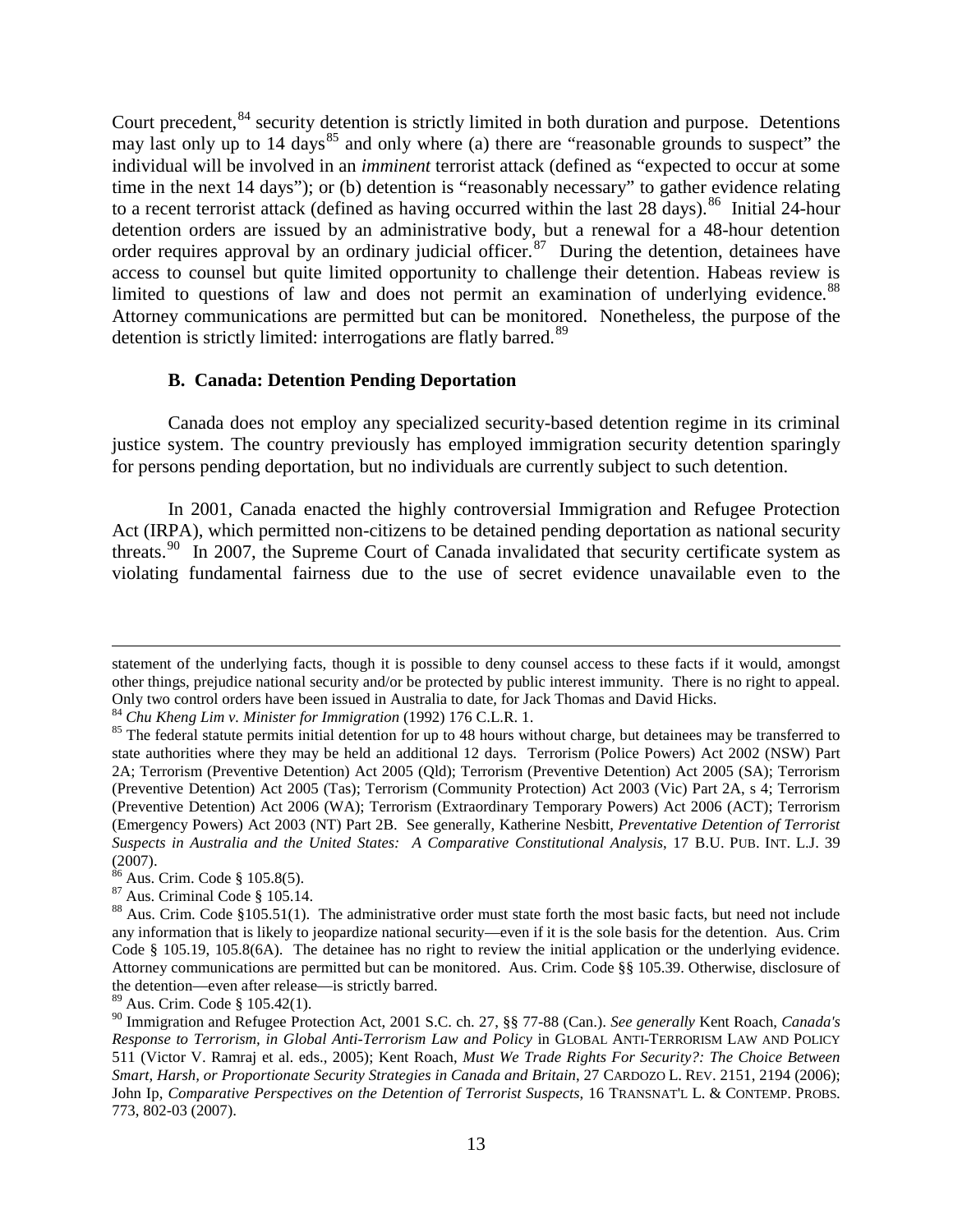detainee's counsel.<sup>[91](#page-14-0)</sup> In response, Parliament revised the law to treat permanent residents and foreign nationals equally and to provide additional procedural and substantive protections.  $92$ 

Detention for aliens subject to removal is permitted only if the Minister of Citizenship and Immigration and the Minister of Public Safety and Emergency Preparedness issue a warrant for the person's arrest and detention upon "reasonable grounds to believe that the person is a danger to national security or to the safety of any person or is unlikely to appear at a proceeding or for removal."<sup>[93](#page-14-2)</sup> A judge must now review the detention within 48 hours of arrest where the reasonableness may be challenged, and a respondent may challenge his detention at the Federal Court for further review at six-month intervals.<sup>[94](#page-14-3)</sup> Detention cannot continue if the person can be deported. Moreover, although IRPA previously made detention mandatory pending deportation upon a judicial finding that the petitioner continued to be a threat to national security, the new law forbids continued detention where less restrictive alternatives are available.<sup>[95](#page-14-4)</sup> There is a right of appeal to the Federal Court of Appeal, provided that the judge first "certifies that a serious question of general importance is involved and states the question."<sup>[96](#page-14-5)</sup>

Most controversial among the amendments was the passage of a "special advocate" system whereby a court may appoint a special security-cleared representative to review classified information and represent the petitioner.<sup>[97](#page-14-6)</sup> Although the detainee is formally represented, the special advocate may not share classified information with the detainee or his regular counsel. For that reason, among others, the measure drew sharp criticism from human rights advocates, and promises continued litigation.<sup>[98](#page-14-7)</sup> As of 2007, only 27 security certificates had been issued,

<span id="page-14-0"></span> <sup>91</sup> *Charkaoui v. Canada* (Citizenship and Immigration), [2007] 1 S.C.R. 350, 2007 SCC 9, ¶ 3 (Can.); *see generally* Maureen T. Duffy & René Provost, *Constitutional Canaries and the Elusive Quest to Legitimize Security Detentions in Canada*, 40 CASE W. RES. J. INT'L L. 531 (2009) (discussing decision at length); Craig Forcese & Lorne Waldman, *Seeking Justice in an Unfair Process: Lessons from Canada, the United Kingdom, and New Zealand on the Use of "Special Advocates" in National Security Proceedings*, at 5, 10 (Aug. 2007), available at http://aix1.uottawa.ca/~cforcese/other/sastudy.pdf (advocating against the adoption of a special advocate system like the United Kingdom).

<span id="page-14-1"></span> $92$  C-3, An Act to amend the Immigration and Refugee Protection Act (certificate and special advocate) and to make a consequential amendment to another Act, 2d Sess., 39th Parl., 2007, available at http:// www2.parl.gc.ca/content/hoc/Bills/392/Government/C-3/C-3\_2/C-3\_2.PDF [hereinafter Bill C-3]; *see also* Parliamentary Information and Research Service, "Legislative Summary — Bill C-3: An Act to amend the Immigration and Refugee Protection Act (certificate and special advocate) and to make a consequential amendment to another Act," No. LS-576E (Nov. 2, 2007, rev. Dec. 31, 2007), available at http:// www.parl.gc.ca/39/2/parlbus/chambus/house/bills/summaries/c3-e.pdf.

<span id="page-14-2"></span> $93$  Bill C-3 at cls. 18.

<span id="page-14-3"></span><sup>&</sup>lt;sup>94</sup> *Id.* at cls. 82(1)-82(3).<br><sup>95</sup> *Id.* at cl. 82(5)(a).

<span id="page-14-5"></span><span id="page-14-4"></span><sup>&</sup>lt;sup>96</sup> *Id.* at cl. 79.<br><sup>97</sup> *Id.* at cl.78, 83.

<span id="page-14-7"></span><span id="page-14-6"></span><sup>98</sup> Louis Millan, *Charkaoui Challenges Special Advocate Regime*, LAWYERS WEEKLY (May 16, 2008), [http://www.lawyersweekly.ca/index.php?section=article&articleid=681;](http://www.lawyersweekly.ca/index.php?section=article&articleid=681) Craig Forcese & Lorne Waldman, *Seeking Justice in an Unfair Process: Lessons from Canada, the United Kingdom, and New Zealand on the Use of "Special Advocates" in National Security Proceedings*, Aug. 2007, at 5-10, available at http://aix1.uottawa.ca/~cforcese/other/sastudy.pdf (arguing against the adoption of a special advocate system); Human Rights Watch, *Canada: Parliament Should Amend Bill on Special Advocates* (Nov. 17, 2008), available at http://www.hrw.org/en/news/2007/11/18/canada-parliament-should-amend-bill-special-advocates.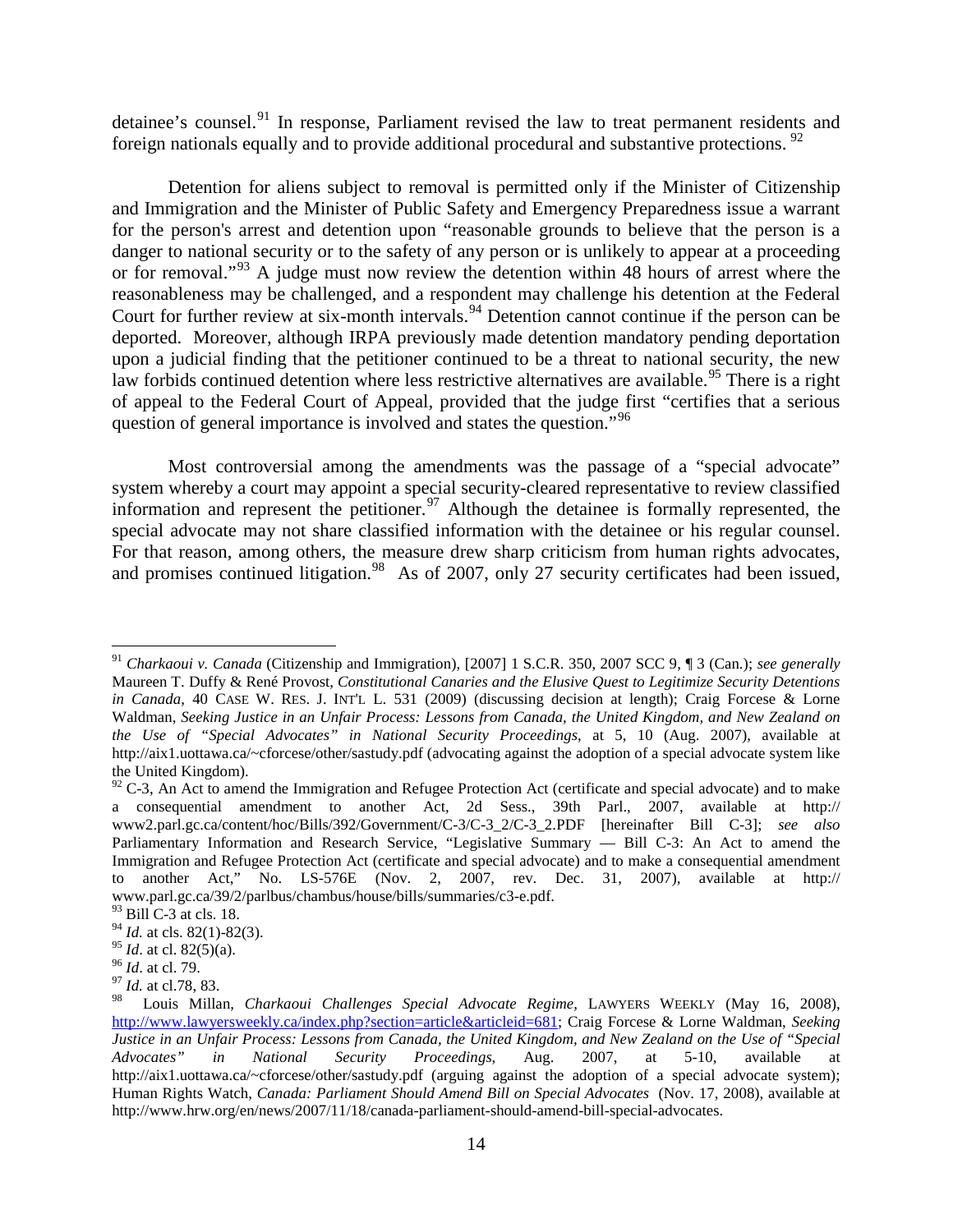all of which were issued prior to 2003. No new certificates have been issued since that date, and currently no detainees are being held.<sup>[99](#page-15-0)</sup>

## III. EMERGENCY DETENTION REGIMES: ISRAEL AND INDIA

The only two longstanding democracies to permit long-term security-based preventive detention—Israel and India—have done so based on security concerns that differ fundamentally from those confronting the United States, based on emergency security regimes inherited from British colonial rule (a regime that the United Kingdom itself has abandoned), and in a context of fundamentally different protections for basic rights. The experiences of both countries also suggest that detention without trial is unwarranted, unproven, and legally highly problematic.

## **A. Israel**

The Israeli system has been pointed to in public debates as an appropriate model for U.S. reforms. Yet Israel differs fundamentally from the United States, both in its legal regime and in the security threat it faces. Terrorism in Israel has been so severe and prolonged that many have argued that the existence of the state itself has been under threat throughout its existence.<sup>[100](#page-15-1)</sup> Moreover, security detention in Israel was inherited from the British Mandate, and has been available since the nation's inception.<sup>[101](#page-15-2)</sup> Finally, due to the intensity and frequency of terrorist attacks, many argue that the situation in Israel more closely resembles armed conflict or insurrections, and the West Bank is under military administration. "These factors, and the geography of the Middle East itself, yield an Israeli terrorist experience which is drastically different from that of the United States."<sup>[102](#page-15-3)</sup>

Three distinct detention regimes prevail in Israel. Detention without charge is available within Israel proper through domestic legislation for citizens and for non-citizens<sup>[103](#page-15-4)</sup> and in the Occupied Territories through special military ordinances.<sup>[104](#page-15-5)</sup> Military detention for persons captured outside of Israel has been in practice since 1945 and is the most widely-used detention authority.<sup>[105](#page-15-6)</sup> Under the military occupation regime, military commanders in the West Bank can detain an individual for up to six months if they have "reasonable basis to assume" that public

<span id="page-15-2"></span>

<span id="page-15-4"></span><span id="page-15-3"></span>

<span id="page-15-1"></span><span id="page-15-0"></span><sup>&</sup>lt;sup>99</sup> Roach, *supra*, at 2194.<br>
<sup>100</sup> Bhoumik, *supra*, at 322.<br>
<sup>101</sup> *Id.* at 322.<br>
<sup>102</sup> *Id.* at 321.<br>
<sup>102</sup> *Id.* at 321.<br>
<sup>103</sup> The Emergency Powers (Detention) Law 1979 (Israeli citizens); Internment of Unlawful Com

<span id="page-15-5"></span> $\frac{104}{104}$  The current source for detentions in the West Bank is Military Ordinance no. 1226(1988). Until the enactment of the Emergency Powers (Detentions) Law in 1979, the past on Art. 111 of the Defense Emergency Regulations Act (1945). Subsequently, the detention authority has been defined by various military ordinances.

<span id="page-15-6"></span><sup>105</sup> *See* B'Tselem, *Statistics on Administrative Detention*, available at www.btselem.org/english/ Administrative\_Detention/Statistics.asp; Amnesty International, *Israel/Occupied Territories: Administrative Detention Cannot Replace Proper Administration of Justice*, (Aug. 2005), http://asiapacific.amnesty.org/library/Index/ENGMDE150forty-five2005?openandof=ENG-ISR (describing how thousands of Palestinians were held in administrative detention between 2000 and 2005, some of them for more than three years, while during that same time period only four Israelis were placed in administrative detention for periods ranging from six weeks to six months).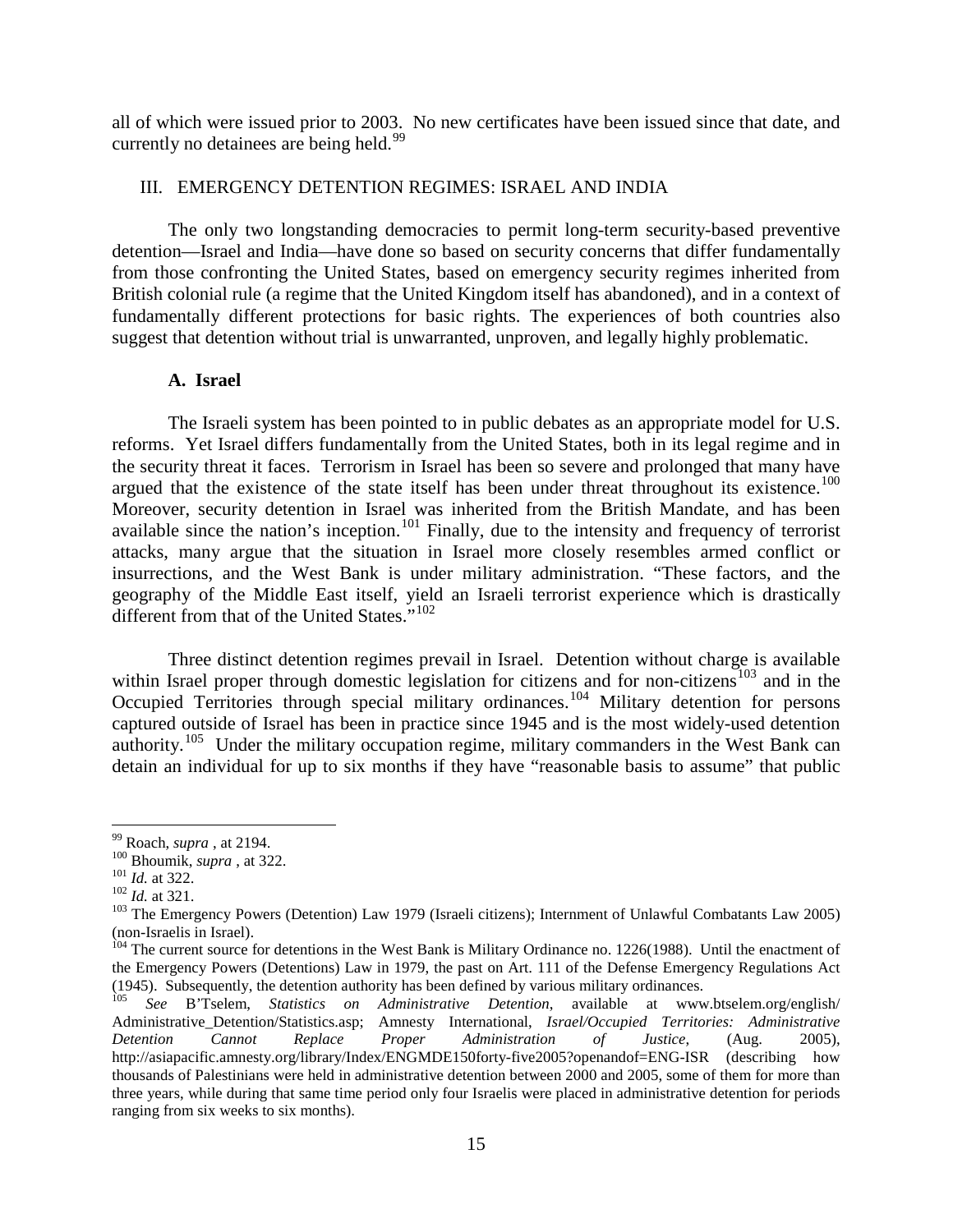security requires his or her detention.<sup>[106](#page-16-0)</sup> The terms "security of the area" and "public security" are undefined, leaving military commanders great discretion. Detainees are granted review before a military judge within eight days,  $107$  but hearings are closed and typically based on secret evidence that is not shared with the detainee or his lawyer.<sup>[108](#page-16-2)</sup> Moreover, detainees may be denied access to counsel for up to 34 days, but "advancing the investigation [e.g., facilitating interrogation] is not a sufficient reason to prevent the meeting . . . . [T] here must be an element of necessity."<sup>[109](#page-16-3)</sup> Commanders can extend detentions for additional six-month periods,<sup>[110](#page-16-4)</sup> theoretically indefinitely, though in practice detentions lasting more than two or three years are extremely rare.<sup>[111](#page-16-5)</sup> Judicial review is available through appeal, potentially to the Supreme Court.

The substantive and procedural protections for detentions within Israel are somewhat more stringent. For example, in contrast to the wide-ranging "public security" rationale underlying the military occupation regime, the Unlawful Combatants Law (UCL) applies only to an individual "who took part in hostilities against the State of Israel, whether directly or indirectly, or who is a member of a force carrying out hostilities against the State of Israel....' [112](#page-16-6) Initial administrative review by a military officer must occur within 96 hours;<sup>[113](#page-16-7)</sup> a detention order for up to six months may be issued. Judicial review must occur within 14 days thereafter, and periodically every six months thereafter.<sup>114</sup> The detainee has a right of appeal to the Supreme Court within 30 days.<sup>115</sup> At this point, "it appears that Israel has used this law only a few times, against high-profile terrorists from abroad."<sup>[116](#page-16-10)</sup> Most recently, Israel used it to detain Hezbollah fighters during the summer of 2006.

The law nonetheless falls short of common notions of due process.<sup>117</sup> For example, the UCL provides a probative presumption that a member of a group engaged in hostilities against Israel is *a fortiori* dangerous, a concept recently narrowed by the Israeli Supreme Court.<sup>[118](#page-16-12)</sup> The

<span id="page-16-2"></span>

<span id="page-16-1"></span><span id="page-16-0"></span><sup>&</sup>lt;sup>106</sup> Military Ordinance no. 1226 at art. 1(a).<br><sup>107</sup> *Id.* at art. 4. *See also Administrative Detention: For the Good of Many?*, THE JERUSALEM POST (Oct. 16, 2008) ("It's based on secret evidence, no witnesses, no questioning of witnesses or the detainee on the allegations or challenges from the detainee to the state. In such circumstances even judges with the best abilities can't function as an effective check on the system.") (quoting Lila Margalit, Association for Civil Rights in Israel).

<span id="page-16-3"></span><sup>109</sup> Blum, *supra* , at 7; *see also Marab v. IDF Commander in the West Bank*, 57 (2) P.D. 349, ¶¶ 39, 45 (Isr. H.C.J. 2003) (upholding the denial of counsel).<br> $^{110}$  *Id.* at art. 1(b).

<span id="page-16-4"></span>

<span id="page-16-5"></span><sup>&</sup>lt;sup>111</sup> Interview, Lila Margalit, Association for Civil Rights in Israel (June 28, 2008); see also B'Tselem, *Administrative Detention in the Occupied Territories*, available at http://www.btselem.org/english/

<span id="page-16-7"></span>

<span id="page-16-8"></span>

<span id="page-16-9"></span>

<span id="page-16-11"></span><span id="page-16-10"></span>

<span id="page-16-6"></span>Administrative\_Detention/Occupied\_Territories.asp.<br>
<sup>112</sup> UCL, at art. 2.<br>
<sup>113</sup> Id. at art. 4.<br>
<sup>114</sup> Id. at art. 5.<br>
<sup>115</sup> Id. at art. 5(d).<br>
<sup>116</sup> Cooper Blum, *supra*, at 11.<br>
<sup>116</sup> Cooper Blum, *supra*, at 11.<br>
<sup>117</sup> http://writ.news.findlaw.com/mariner/20020610.html; B'Tselem, *Administrative Detention in Occupied Territorie*s, http://www.btselem.org/english/Administrative Detention/Occupied Territories.asp (listing procedural shortcomings including lack of notice and the use of secret evidence); Lila Margalit, ACRI, *Administrative Detention in Israel and the Occupied Territories* (April 2008), available at http://www.acri.org.il/pdf/admindetention.pdf.

<span id="page-16-12"></span> $118$ <sup> $118$ </sup>*Id.* at art. 7. The Supreme Court of Israel recently limited this provision to require a showing beyond mere membership; rather, the government must show some "connection or contribution to the organization [that] will be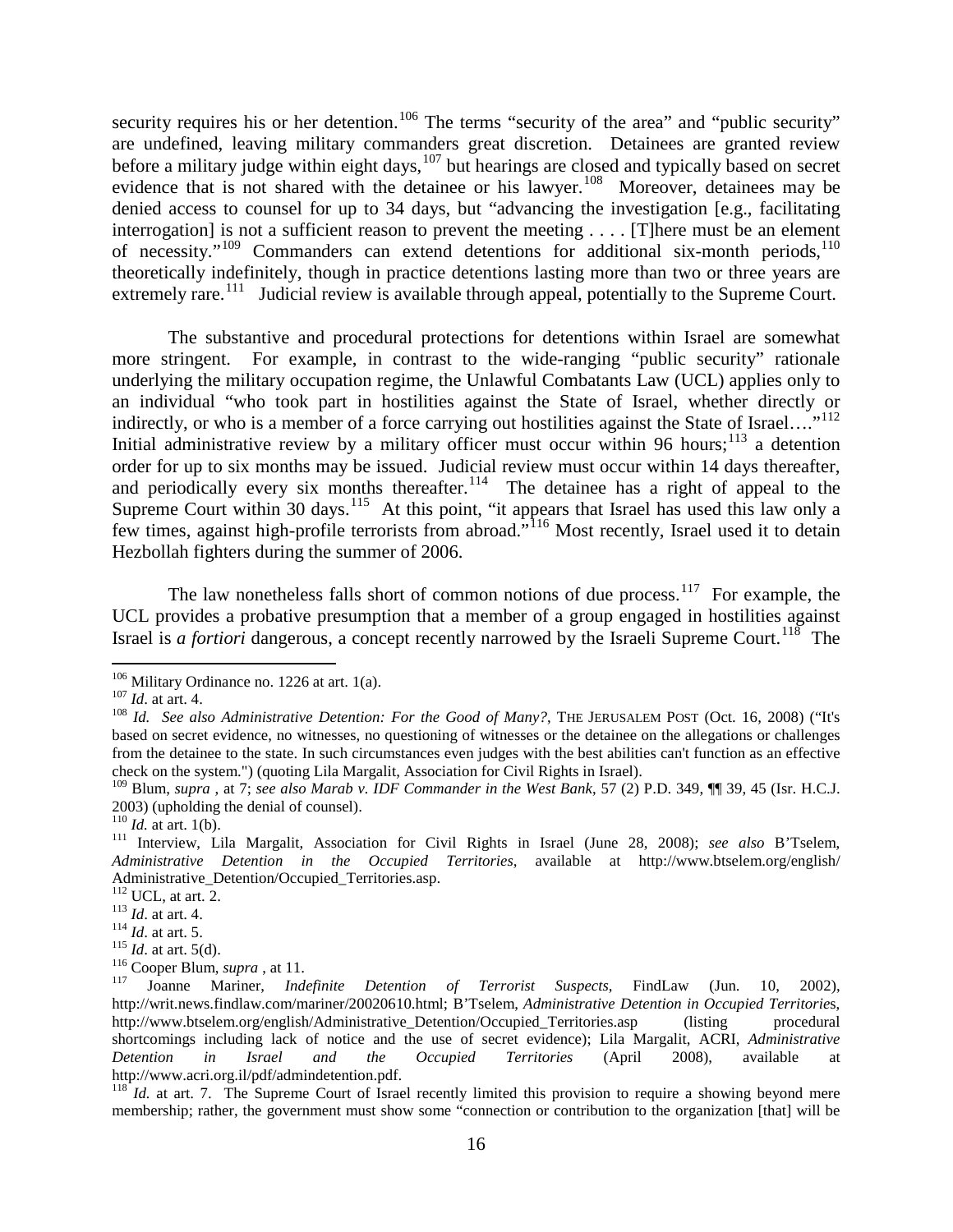reviewing court also may amend the evidentiary rules if it decides doing so would be beneficial to the disclosure of the truth and in the interests of justice, resulting in the use of "hearsay upon hearsay," in the words of one practitioner. [119](#page-17-0) The courts also routinely rely upon secret, *ex parte* evidence upon a finding that disclosure to the attorney or the detainee would prejudice public security.<sup>120</sup> Although the Israeli Supreme Court has expressly ruled that preventive detention may not be used as an alternative to criminal proceedings,  $^{121}$  $^{121}$  $^{121}$  human rights organizations have charged that detainees are frequently held in preventive detention prior to criminal charges.<sup>[122](#page-17-3)</sup>

## **B. India**

 $\overline{a}$ 

India shares Israel's inheritance of emergency detention from British colonial rule. The country also has experienced intensive terrorism attacks by separatist groups since its inception,<sup>[123](#page-17-4)</sup> such that "the threat of terrorism is ... seen as a threat to the very core of the Indian identity."<sup>[124](#page-17-5)</sup> India's periodic reliance on preventive detention likewise has resulted in widespread human rights violations. [125](#page-17-6)

India has had a long and complex history of administrative detention, and there are three detention regimes currently in place in India.<sup>126</sup> First, under the Armed Forces (Special Powers) Act ("AFSPA"), the military may make warrantless arrests leading to preventive detention up to two years in officially declared "disturbed areas."<sup>[127](#page-17-8)</sup> Those arrests—which occur essentially

expressed in other ways that are sufficient to include him in the 'cycle of hostilities' in a broad sense." *A.B. et al. v. State of Israel*, Crim. App. 6659/06 (June 11, 2008), available at  $\frac{http://elyon1.court.gov.i/files\ eng/06/590/066/n04/06066590.n04.htm. 119 \nIm\ Qn$  one reviewing court has previously held, with respect to the ADL, and held that "[n]ot every piece of hearsay

<span id="page-17-0"></span>evidence will carry weight with the administrative authority, such as evidence which does not contain more than unfounded rumors ... the evidence must be - bearing in mind the subject-matter, the content and the person producing it - such evidence that every reasonable man would regard it as having evidentiary value and would rely on it to some extent or another." H.C. 442/71 *Lanski v. Minister of the Interior*, 26(2) P.D. 337, at 357.<br>
<sup>120</sup> *Id.* at art. 5(e), (f).<br>
<sup>121</sup> *See* Cr.A. 3514/97, A.D.A. 6/97 Anonymous v. State of Israel.<br>
<sup>121</sup> *See* 

<span id="page-17-2"></span><span id="page-17-1"></span>

<span id="page-17-3"></span>http://www.btselem.org/english/Administrative\_Detention/Occupied\_Territories.asp ("The authorities use administrative detention as a quick and efficient alternative to criminal trial, primarily when they do not have sufficient evidence to charge the individual, or when they do not want to reveal their evidence.").

<span id="page-17-4"></span><sup>&</sup>lt;sup>123</sup> India grounds its preventive detention authority in a constitutional provision passed in the immediate aftermath of the assassination of Mahatma Gandhi. Chris Gagne, Note, *POTA: Lessons Learned from India's Anti-Terror Act*, 25 B.C. THIRD WORLD L.J. 261, 266 (2005); Derek P. Jinks, *The Anatomy of an Institutionalized Emergency:* 

<span id="page-17-5"></span><sup>&</sup>lt;sup>124</sup> Id. at 330; see also Anil Kalhan et al., Colonial Continuities: Human Rights, Terrorism, and Security Laws in *India*, 20 COLUM. J. ASIAN L. 93, 99-100 (2006).<br><sup>125</sup> India signed the ICPPR, but only upon reservation as to security detentions. The Committee expressed regret as

<span id="page-17-6"></span>to widespread preventive detention but Human Rights Comm., Concluding Observations: India, ¶ 24, U.N. Doc. CCPR/C/79/Add.81 (Aug. 4, 1997).

<span id="page-17-7"></span><sup>126</sup> *See* Kalhan, *supra*, at 265-66. The Indian Constitution grants the federal and state governments the power to enact detention laws in the interest of national or state security. *See* India Const., Sched. 7, List I, Entry 9 (Central Government Powers); id. List III, Entry 3 (Concurrent Powers). The constitution permits the denial of core procedural rights for such detentions, but requires administrative or judicial review and a fixed maximum period of detention. *Id.* art.  $22(7)(a)$  (requiring Parliament to specify the maximum period of detention).

<span id="page-17-8"></span> $127$  Since 1958, the Armed Forces (Special Powers) Act has endowed the military with extraordinary powers including administrative detention—in "disturbed areas." The law was initially enacted as a one-year measure to bring security to a limited region, but its use has extended for five decades and to widespread areas of the Northeast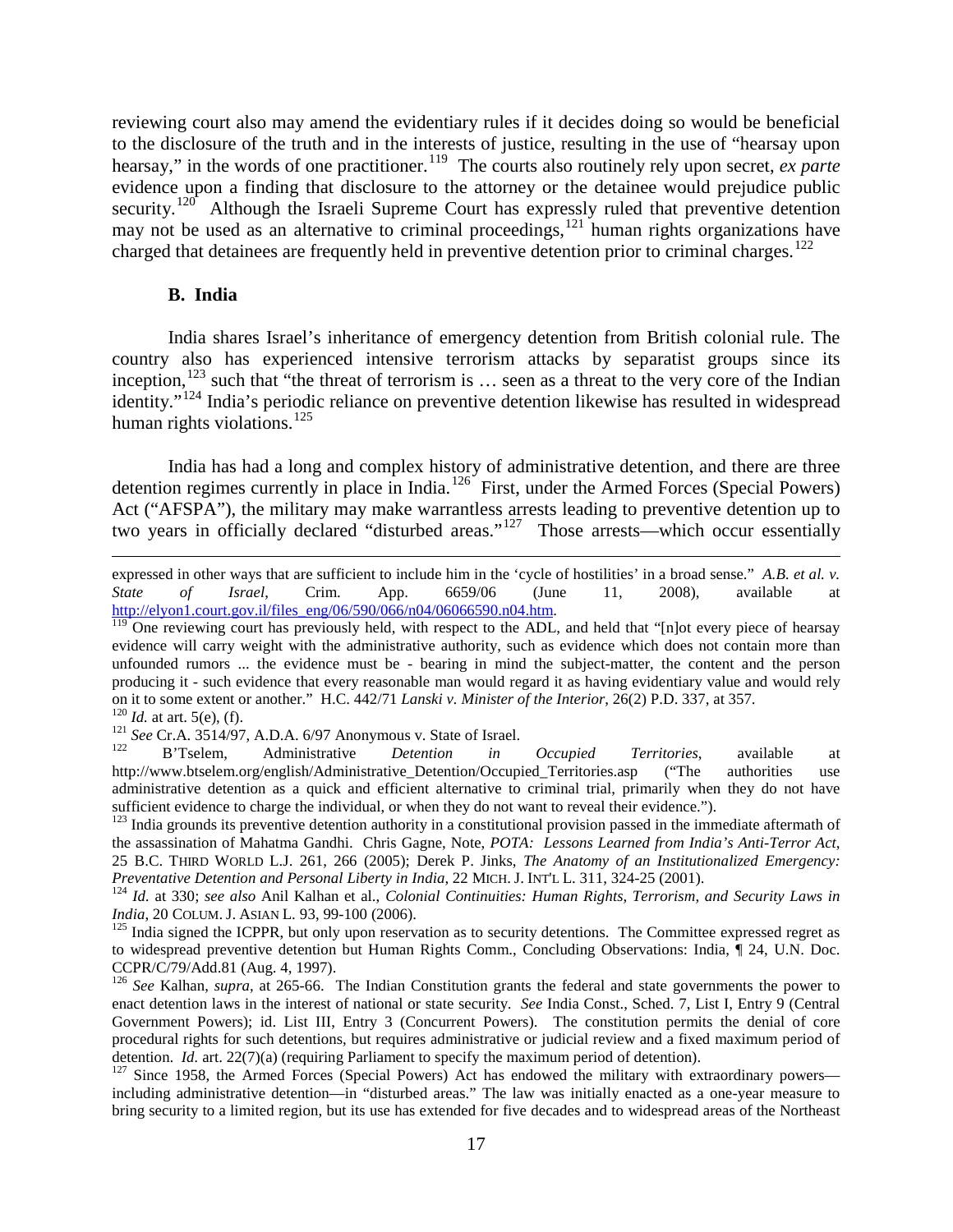outside judicial review—have led to widespread reports of torture and extrajudicial killings.<sup>[128](#page-18-0)</sup> Second, the National Security Act ("NSA") permits state and federal officers to detain any individual up to twelve months "with a view to preventing him from acting in any manner prejudicial to" various state interests, including national security and public order.<sup>129</sup> Those arrests include administrative review and offer modest procedural protections, but have been employed in practice to suppress dissent and to target minority groups.<sup>[130](#page-18-2)</sup> The use of prolonged detention without trial under these regimes has fostered human rights violations and enormous social unrest. The continued violations associated with the expanded military powers have prompted widespread demonstrations and calls from numerous actors—from the U.N. High Commissioner for Human Rights to local and international NGOs—for the AFSPA's repeal.<sup>[131](#page-18-3)</sup>

Third, India has recently experimented with a specific detention regime for terrorism suspects. The Prevention of Terrorism Act (POTA) effectively instituted a modified regime of detention without trial.<sup>[132](#page-18-4)</sup> The statute was often used to justify the incarceration without charge

 $\overline{a}$ 

<span id="page-18-0"></span>1978 (two years).<br><sup>128</sup> *See* U.S. Dep't of State, *Country Reports on Human Rights Practices: India*, at § 1(d) (2005), available at<br>http://www.state.gov/g/drl/rls/hrrpt/2005/61707.htm; *see also infra* at n.136.

Territories, Punjab, Jumma and Kashmir. Kalhan, *supra*, at 114. AFSPA applies to a region following a declaration that the area subject to the Act has been declared "disturbed" by the central or state government. This declaration is not subject to judicial review. Human Rights Watch, *Getting Away With Murder: 50 Years of the Armed Forces (Special Powers) Act (2008)*, http://www.hrw.org/legacy/backgrounder/2008/india0808/. Section 4(c) of the AFSPA permits soldiers to arrest solely on suspicion that a "cognizable offence" has already taken place or is likely to take place in the future. The AFSPA provides no specific time limit for handing arrested persons to the nearest police station, but merely advises that those arrested be transferred to police custody "with the least possible delay." AFSPA, §5. Detention may last up to one year in most affected provinces and up to two years in Jammu and Kashmir. Assam Preventive Detention Act, 1980 (six months); Bihar Control of Crimes Act, 1981 (twelve months); Gujarat Prevention of Anti-Social Activities Act, 1985 (twelve months); Jammu and Kashmir Public Safety Act,

<span id="page-18-1"></span><sup>&</sup>lt;sup>129</sup> National Security Act, Act. No. 65 of 1980 (India) ("NSA") at §§3, 13. Courts have exercised judicial review over executive determinations, but the permissible bases for detention remain ill-defined and extremely broad in application. Jinks, *supra*, at 328-29 (detailing jurisprudence); C. Raj Kumar, *Human Rights Implications of National Security Laws in India: Combating Terrorism While Preserving Civil Liberties*, 33 DENV. J. INT'L L. & POL'Y 195, 213 (2005). Procedural rights under the NSA are extremely limited. Review is conducted before an Advisory Board, an executive body whose members must be qualified to serve as a High Judge, and the Chief of the Board must presently serve as a High Judge. The Board does not conduct a hearing in a traditional sense; evidentiary rules do not apply, the procedure and final report are not public, and the Board does not make formal factual findings. Detainees do not have the right to counsel, compulsory process, or confrontation. Jinks, *supra*, at 335-38 (describing procedural protections). Thus, while India "guarantee[s] a limited regime of procedural rights". . . [t]hese guarantees … arguably fall well short of established international human rights standards." Jinks, *supra*, at 338.<br>130

<span id="page-18-2"></span><sup>130</sup> *See* Asian Centre for Human Rights, *Human Rights Report 2005: Manipur*, http://www.achrweb.org/reports/india/AR05/manipur.htm (describing how NSA detentions were used to detain protestors of AFSPA).

<span id="page-18-3"></span><sup>131</sup> *See UN Human Rights Panel Chief Wants India to Abolish AFSPA*, TIMES OF INDIA (Mar. 23, 2009), available at http://timesofindia.indiatimes.com/India/UN-human-rights-panel-chief-wants-India-to-abolishAFSPA/articleshow/

<sup>4306996.</sup>cms; Human Rights Watch, *Getting Away with Murder*, *supra*; Amnesty Int'l, *Briefing on the Armed Forces (Special Powers) Act, 1958*, ASA 20/025/2005, at 6-7 (2005), available at http://web.amnesty.org/library/pdf/ASA200252005ENGLISH/\$File/ASA2002505.pdf; Asian Centre for Human Rights, *Review of the AFSPA: Need for Upholding Primacy of the Rule of Law* (Apr. 2005), available at http://www.achrweb.org/Review/2005/54-05.htm.

<span id="page-18-4"></span> $132^{\circ}$  A similar pattern can be seen in the Terrorist and Disruptive Activities (Prevention) Act, No. 31 of 1985 (TADA), enacted in 1985 in response to the assassination of Indira Gandhi. See Kalhan et al., *supra*, at 145. Originally expected to expire after two years, the legislature re-enacted TADA in 1987 for another six years. *See*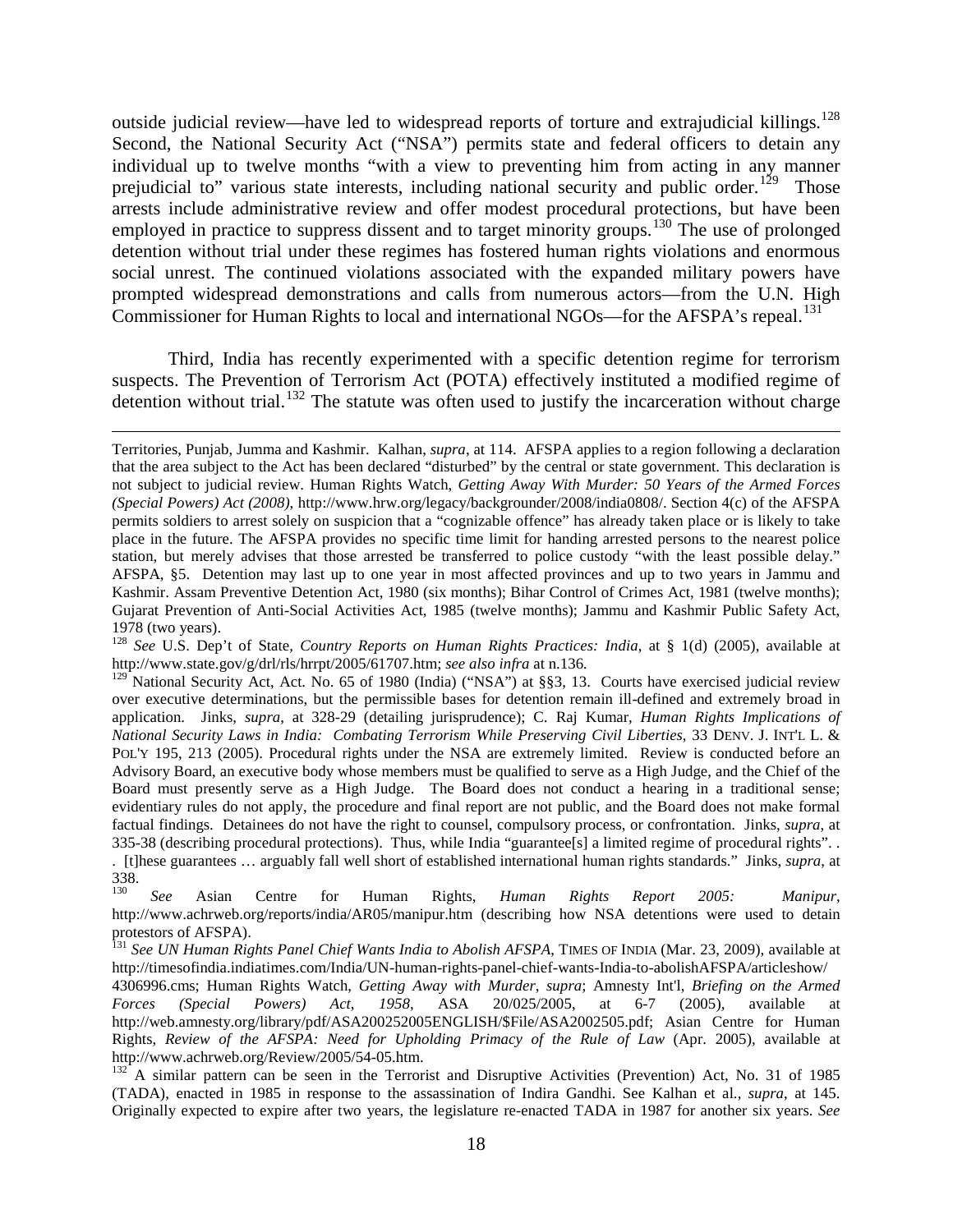or trial of terrorist suspects for up to 180 days.<sup>[133](#page-19-0)</sup> Moreover, the statute reversed the burden for bail so that a detainee had to show that there were reasonable grounds to believe that the accused was not guilty and unlikely to commit any other offense while on bail.<sup>[134](#page-19-1)</sup> Judicial review was guaranteed, but *ex parte* evidence could be considered on a finding that disclosure could jeopardize public safety.<sup>135</sup> Facing increased criticism and evidence of widespread abuses,<sup>[136](#page-19-3)</sup> legislators repealed POTA in  $2004$ .<sup>[137](#page-19-4)</sup> Following the November 2008 terrorist attacks in Mumbai, the Indian Parliament hastily enacted a modified version of POTA that, among other things, again empowers police to detain suspects for up to 180 days without charge.<sup>[138](#page-19-5)</sup> This regime has not yet been subjected to judicial scrutiny.

Despite their decades-long experimentation with preventive detention, there is no evidence that India and Israel have succeeded in reducing violence. Rather, their history suggests that long-term detention without trial contributes to a cycle of violence and crackdowns resulting in widespread abuse which, in turn, flames unrest and provides recruitment tools for terrorist organizations.<sup>[139](#page-19-6)</sup> And so on for decades, all without abating violence. It is a familiar

19, 2003).<br><sup>133</sup> POTA § 49(2)(a)-(b).

 $\overline{a}$ 

<span id="page-19-1"></span><span id="page-19-0"></span><sup>134</sup> POTA § 49(6)-(7). The Supreme Court upheld these provisions. *People's Union for Civil Liberties v. Union of* 

<span id="page-19-2"></span>*India*, [2004] S.C. 456; *State of Tamil Nadu v. R.R. Gopal*, [2003] SC 800.<br><sup>135</sup> Kalhan et al., *supra*, at 148-52. The Supreme Court has implied the right to judicial review in preventive detention. *Shalani Soni v. Un* 

<span id="page-19-3"></span><sup>136</sup> For example, the law was often invoked to justify large-scale sweeps and detentions targeted at religious or political minorities. *See, e.g*., Amnesty Int'l, Abuse of the Law in Gujarat: Muslims Detained Illegally in Ahmedabad, at 1-2 (Nov. 6, 2003), available at http://web.amnesty.org/aidoc/aidoc\_pdf.nsf/Index/ ASA200292003ENGLISH/\$File/ASA2002903.pdf (discussing illegal detention of Muslim minority groups and disregard for POTA safeguards); Human Rights Watch, In the Name of Counter-Terrorism: Human Rights Abuses Worldwide, Briefing Paper for the 59th Session of the United Nations Commission on Human Rights 15 (Mar. 25, 2003), available at http://www.hrw.org/un/chr59/counter-terrorismbck.pdf (discussing detention of political figures and vulnerable groups such as children and the elderly).

<span id="page-19-4"></span><sup>137</sup> Mohapatra, *supra*, at 335. Nonetheless, administrative (and often abusive) detentions continue under pre-existing security laws National Security Act (applying to Punjab) and the Armed Forces Special Powers Act or the Armed Forces (Jammu and Kashmir) Special Powers Act.

<span id="page-19-5"></span><sup>138</sup> Rama Lakshmi, *Anti-Terror Bills Advance in India*, WASH. POST at A21 (Dec. 18, 2008); South Asia Human Rights Documentation Centre, *The Unlawful Activities (Prevention) Amendment Act, 2008: Repeating the Mistakes of the Past* (22 Jan. 2009), available at http://www.hrdc.net/sahrdc/hrfeatures/HRF191.htm ("The Unlawful Activities (Prevention) Amendment Act, 2008, intended to deal with terrorism, and adopted in haste following the November 2008 terrorist attacks in Mumbai, borrow provisions from the previous, unsuccessful anti-terror laws, rather than offering a new approach.").

<span id="page-19-6"></span><sup>139</sup> *See* Kalhan et al., *supra*, at 105-106 (describing the pattern); *see also* Hiren Gohain, *Chronicles of Violence and Terror*, 42(12) ECONOMIC AND POLITICAL WEEKLY 1012 (Mar. 30, 2007); Sanjay Barbora, *Rethinking India's Counter-Insurgency Campaign in the North-East*, 41(35) ECONOMIC AND POLITICAL WEEKLY 3805 (Sept. 8, 2006).

Terrorist and Disruptive Activities (Prevention) Act, No. 28 of 1987; Manas Mohapatra, Comment, *Learning Lessons from India: The Recent History of Antiterrorist Legislation on the Subcontinent*, 95 J. CRIM. L. & CRIMINOLOGY 315, 329 (2004). TADA criminalized a number of terrorism-related offenses, but it was "predominantly used not to prosecute and punish actual terrorists," but "as a tool that enabled pervasive use of preventive detention and a variety of abuses by the police, including extortion and torture." *Id*. at 146-47; Mohapatra, *supra*, at 331 ("[T]he actual result of [TADA] was widespread abuse as its broad definition of terrorism was used to crack down on political dissidents ... and was used in some regions exclusively against religious and ethnic minorities."). Between 1987 and 1995, TADA was used to "put 77,000 people in prison," of which only 8,000 eventually were tried for terrorist activities and only two percent ultimately were convicted. *See* Amnesty Int'l, India: Report of the Malimath Committee on Reforms of the Criminal Justice System: Some Observations 22 (Sept.